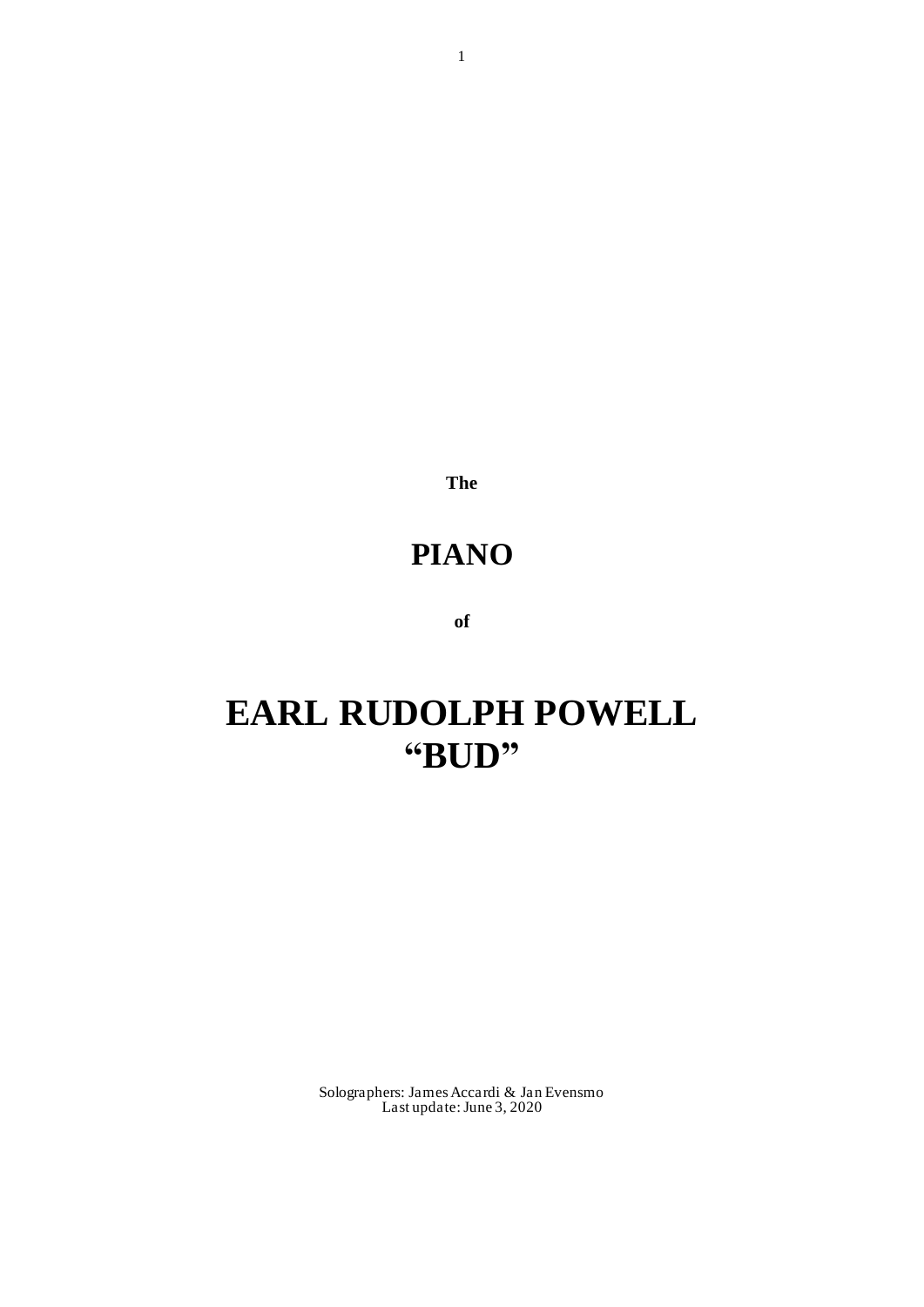Born: NYC. Sept. 27, 1924 Died: NYC. Aug. 1, 1966

#### *Introduction:*

Oslo Jazz Circle was originally based on the swing era (with Chu Berry as the primary idol), but a heavy minority managed to achieve equally high status for bebop and other modern forms. Bud Powell was discovered early, and personally I bought my first Blue Note LPs as a teenager.Bud Powell also played in Metropol Jazzclub, Oslo, Sept. 24-27 with Bjørn Pedersen (b), Jon Christensen (dm). I was there and remember how he looked ahead with a glassy stare when playing, almost like he did not know where he was. But sometimes he looked at his watch to the right of the keyboard, and after 45 minutes he stopped abruptly, even if the tune was not finished! An unforgettable experience for all of us!

#### *History:*

From 1940 BP took part in informal jam sessions at Minton's Playhouse, New York, where he came under the tutelage and protection of Thelonious Monk and contributed to the emerging bop style. By 1942-44, when he played in the band of Cootie Williams, he had already developed his individual style in most of its essentials. After sustaining a head injury during a racial incident in 1945, he suffered the first of many nervous collapses, which were to confine him to sanatoriums for much of his adult life. Thereafter, in the late 1940s and early 1950s, he appeared intermittently in New York clubs with leading bop musicians or in his own trio. From the mid-1950s, as his mental health and musical powers deteriorated, he gradually restricted his public appearances. He moved in 1959 to Paris, where he led a trio (1959-62) with Kenny Clarke, the third member of which was usually Pierre Michelot, and enjoyed a certain celebrity status. After returning to the USA in August 1954, he made a disastrous appearance at Canegie Hall (1965), and soon was obliged to aba ndon music altogether (ref. "The New Grove Dictionary of Jazz").

#### *Message:*

Note the magnificent book: Peter Pullman: "Wail – The Life of Bud Powell" (2012), ISBN 978-0-9851418-1-3, pullman\_peter@yahoo.com After reading it, I seriously considered skipping this solography, what more can be said about Bud Powell? However, I changed my mind, just to have the opportunity to go through his music once more, long time since. My comments though will be very modest, this great artist's work cannot easily be compressed into a solography by an amateur like me (JE Dec. 2019).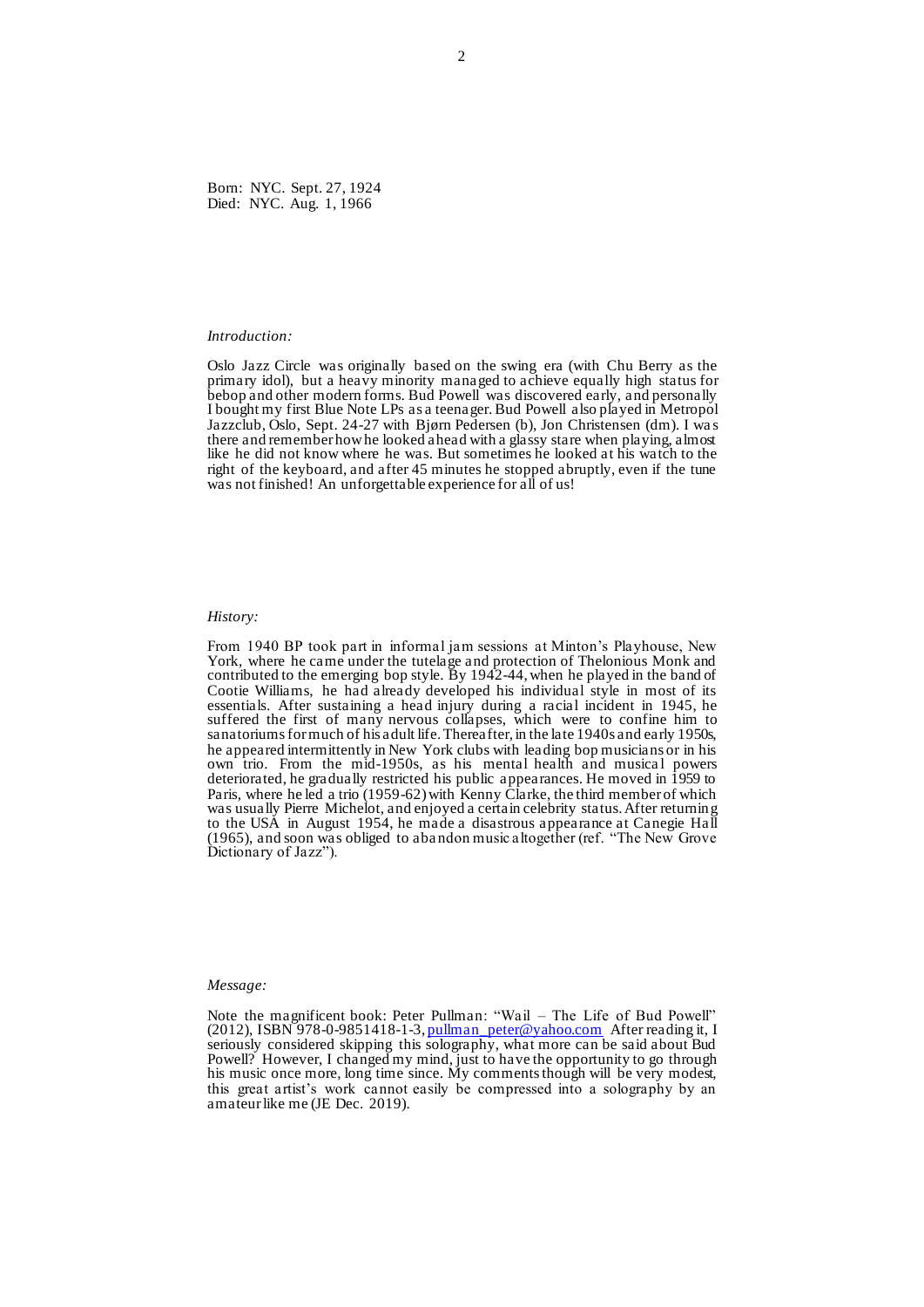### BUD POWELL SOLOGRAPHY

|     | <b>COOTIE WILLIAMS SEXTET</b><br>Davis (ts), Bud Powell (p), Norman Keenan (b), Sylvester Payne (dm).<br>Eight titles were recorded for Hit/Royale: | NYC. Jan. 4&6, 1944<br>Cootie Williams (tp, vo), Eddie "Cleanhead" Wilson (as, vo), Eddie "Lockjaw" |
|-----|-----------------------------------------------------------------------------------------------------------------------------------------------------|-----------------------------------------------------------------------------------------------------|
| 345 | You Talk A Little Trash                                                                                                                             | Duet with (b) $8 \text{ bars.}$ Strong acc. (M)                                                     |
| 346 | Floogie Boo                                                                                                                                         | Intro 4 bars. Strong acc. Solo<br>16 bars. Acc. (b) 8 bars. (FM)                                    |
| 347 | I Don't Know                                                                                                                                        | Chord intro 4 bars. Solo<br>8 bars. Strong acc. (M)                                                 |
| 348 | Gotta Do Some War Work, Baby                                                                                                                        | Strong acc. Acc. (vo).<br>Solo $8 \text{ bars.} (M)$                                                |
| 349 | My Old Flame                                                                                                                                        | Intro 2 bars. Strong acc.<br>Solo 8 bars. Coda. (S)                                                 |
| 350 | Sweet Lorraine                                                                                                                                      | Intro 2 bars. Strong acc.<br>Solo 8 bars. "Coda". (S)                                               |
| 351 | Echoes Of Harlem                                                                                                                                    | Strong $acc(S)$                                                                                     |
| 352 | Honeysuckle Rose                                                                                                                                    | Intro. Solo 16 bars. Strong acc. $(M)$                                                              |

Bud Powell is only a few months above nineteen years of age when he enters a recording session for the first time. From this very beginning, the intro on "... Boo"; one can hear that he represents something quite new, later a firm and well conceived solo. Obviously Cootie knows what magnificent talent he has in this young man, because he allows him to solo on almost all titles, and his trust is paid back. On the slow titles "... Flame" and "... Lorraine" he sets the mood with brief but beautiful intros, later highly beautiful and original soli with "Tatumesque touches" to quote PP. In medium tempi we can already hear the elements that later would be his typical style; strong and very concentrated, and all examples here are highly noteworthy and should be listened to carefully by all reading this. Note also his very professional comping of Cootie's vocal on "... Baby".

# **COOTIE WILLIAMS & HIS ORCHSTRA NYC. Jan. 6, 1944**

Cootie Williams, Ermit V. Perry, George Treadwell, Harold "Money" Johnson (tp), Ed Burke, George Stevenson, Bob Horton (tb), Eddie "Cleanhead" Vinson (as, vo), Charlie Holmes (as), Eddie "Lockjaw" Davis, Lee Pope (ts), Eddie De Verteuil (bar), Bud Powell (p), Norman Keenan (b), Sylvester Payne (dm), Pearl Bailey (vo).

Four titles were recorded for Hit:

| 353 | Now I Know                        | Soft acc. (SM)  |
|-----|-----------------------------------|-----------------|
| 354 | Tess's Torch Song                 | Soft acc. (SM)  |
| 355 | Cherry Red Blues                  | Soft acc. $(S)$ |
| 356 | Things Ain't What They Used To Be | Soft acc. $(S)$ |

The complete bigband is present on these titles, and there is no solo space for BP. He can hardly be heard at all, but try "... Know" and "... To Be".

**COOTIE WILLIAMS & HIS ORCHESTRA Hollywood, May 1, 1944** Bigband personnel including Bud Powell (p), Ella Fitzgerald (vo-"A-Tisket …", "... From Me"). Sextet: Cootie Williams (tp), Eddie "Cleanhead" Vinson (as), Sam Taylor (ts), Bud Powell (p), Norman Keenan (b), Sylvester Payne (dm): "You Talk A Little Trash".

AFRS Jubilee No. 78. Six titles ("Let's Toot" is the same item as "You Talk A Little Trash", also issued as "Smack Me"):

| Roll 'Em                         | Solo 24 bars. $(FM)$                                     |
|----------------------------------|----------------------------------------------------------|
| A-Tisket A-Tasket                | Soft acc. (FM)                                           |
| Do Nothin' Till You Hear From Me | Strong $acc.(S)$                                         |
| You Talk A Little Trash          | Solo 8 bars. Break.<br>Acc. (b) 8 bars. Strong acc. (FM) |
| Air Mail Special                 | Soft acc. (FM)                                           |
| One O'Clock Jump                 | Strong acc. $(FM)$                                       |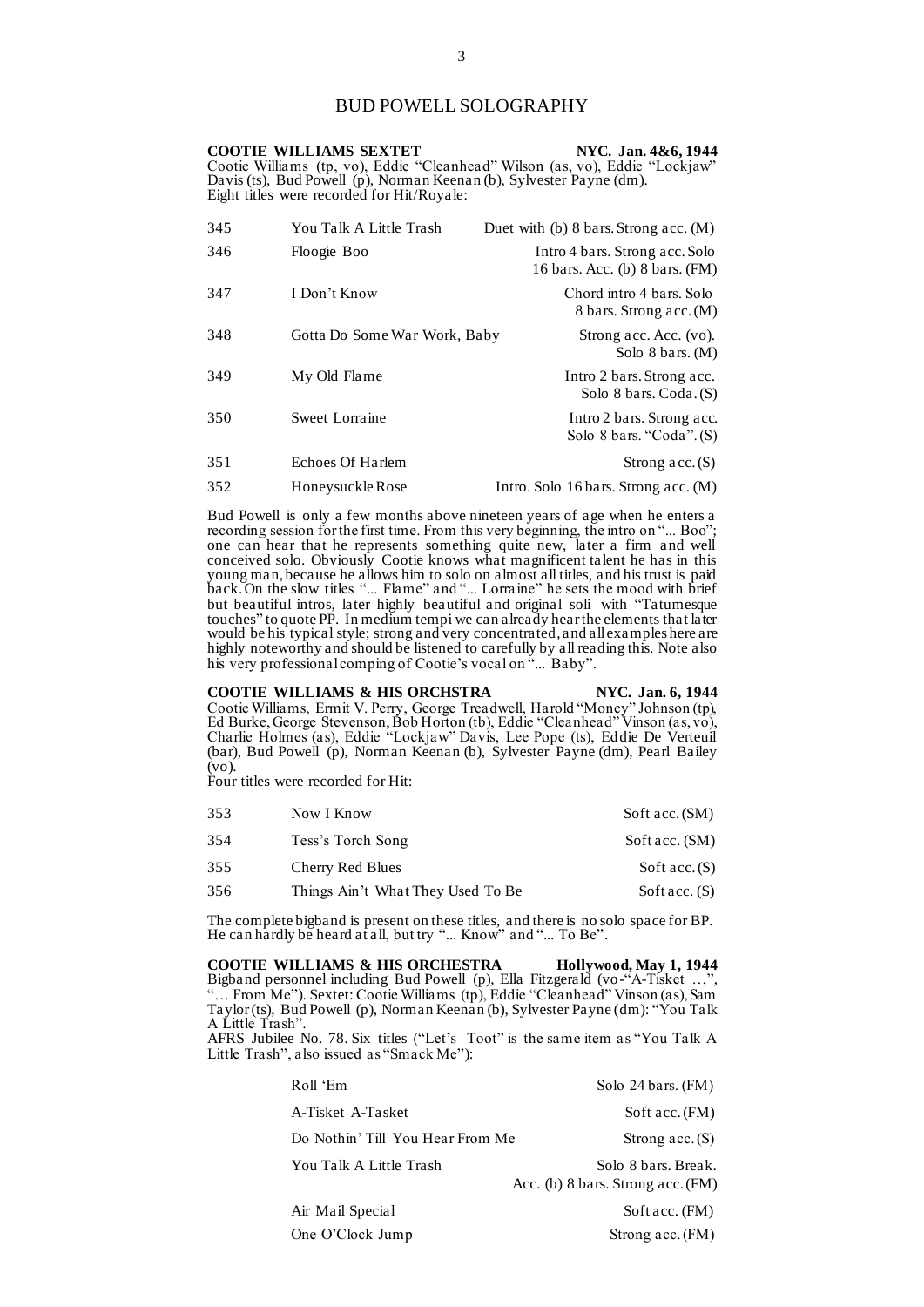A jumping piano solo on "Roll' Em" and yet typical BP's style sounding almost like an anachronism in the middle of a typical postswing orchestra like Cootie's. He must obviously have had very high reputation with the leader to have an arrangement like that. Also "... Trash" is a very exciting item with prominent BP.

### **COOTIE WILLIAMS & HIS ORCHESTRA NYC. Jan.-May 1944**

Bigband personnel same/similar to Aug. 22 below. Broadcast from Apollo Theatre, four titles, no BP on "Air Mail Special" and "One O'Clock Jump" but:

| Same. Broadcast from Savoy Ballroom, one title: | NYC. Jan.-May 1944           |
|-------------------------------------------------|------------------------------|
| When My Baby Left Me                            | Obbligato parts. $(S)$       |
| Perdido                                         | Solo $32 \text{ bars.}$ (FM) |

Royal Garden Blues Solo 24 bars. (F)

First and foremost, a full chorus on "Perdido" is a real treasure! "... Garden ..." is faster than the studio session later and played rather strangely and not typical, the first chorus in particular.

### **COOTIE WILLIAMS NYC. July 4, 1944**

Cootie Williams (tp), Bud Powell (p). Canada Lee show, War Loan Drive Transcription, one title:

West End Blues Strong acc. (tp). Solo 12 bars. (S)

This is a real treasure!! Cootie and Bud, just the two of them, make history with this version of "West End ..."!! First the vintage trumpet with Bud actively comping behind and then a perfect modern piano solo, telling about things to come. A must for all of you!!

**COOTIE WILLIAMS & HIS ORCHESTRA NYC. Aug. 22, 1944** Cootie Williams, Ermit V. Perry, George Treadwell, Lammar Wright (tp), Ed Burke, Ed Glover, Bob Horton (tb), Eddie "Cleanhead" Vinson (as, vo-448,49), Frank Powell (as), Sam "The Man" Taylor, Lee Pope (ts), Eddie De Verteuil (bar), Bud Powell (p), Leroy Kirkland (g), Carl Pruitt (b), Sylvester Payne (dm). Four titles were recorded for Hit/Majestic:

| 448         | Is You Is Or Is You Ain't My Baby | Acc. $(vo)$ . $(SM)$         |
|-------------|-----------------------------------|------------------------------|
| 449         | Somebody's Gotta Go               | Acc. $(v_0)$ . $(S)$         |
| 450         | 'Round Midnight                   | Soft acc. $(S)$              |
| 451         | Royal Garden Blues                | Solo $24 \text{ bars.}$ (FM) |
| $451$ -alt. | Royal Garden Blues                | As above. (FM)               |

On this bigband session BP gets one solo opportunity, and by sort of miracle two takes of "Royal ..." appeared!! Great and quite different piano soli!! In addition he can clearly be heard comping Cleanhead's vocal. Note also that this is the first appearance of Thelonious Monk's "... Midnight", something that must have pleased BP very much, although he does not solo but can nevertheless be heard in the background.

Some sources have incorrectly claimed Bud is the pianist heard on the soundtrack of a 1944 short subject featuring Cootie Williams. Mark Cantor has proven that this short is a reissue of the "Film Vodvil" film produced in the summer of 1943 with Fletcher Smith on piano.

Pullman writes that Charlie Parker wanted BP to take part in his first recording session as a leader, on Savoy, Nov. 26, 1944, but BP did not show up.

On Jan. 19, 1945, BP was mugged by the Philadelphia police. After that he suffered from violent headache all his life. Probably this terrible and racist incident had a lasting influence on his personality and made it impossible to live a normal life.

**FRANK SOCOLOW'S QUINTET NYC. May 2, 1945** Freddy Webster (tp), Frank Socolow (ts), Bud Powell (p), Leonard Gaskin (b), Irv Kluger (dm).

Four titles were recorded for Duke, "Blue Fantasy" is unissued and probably lost but: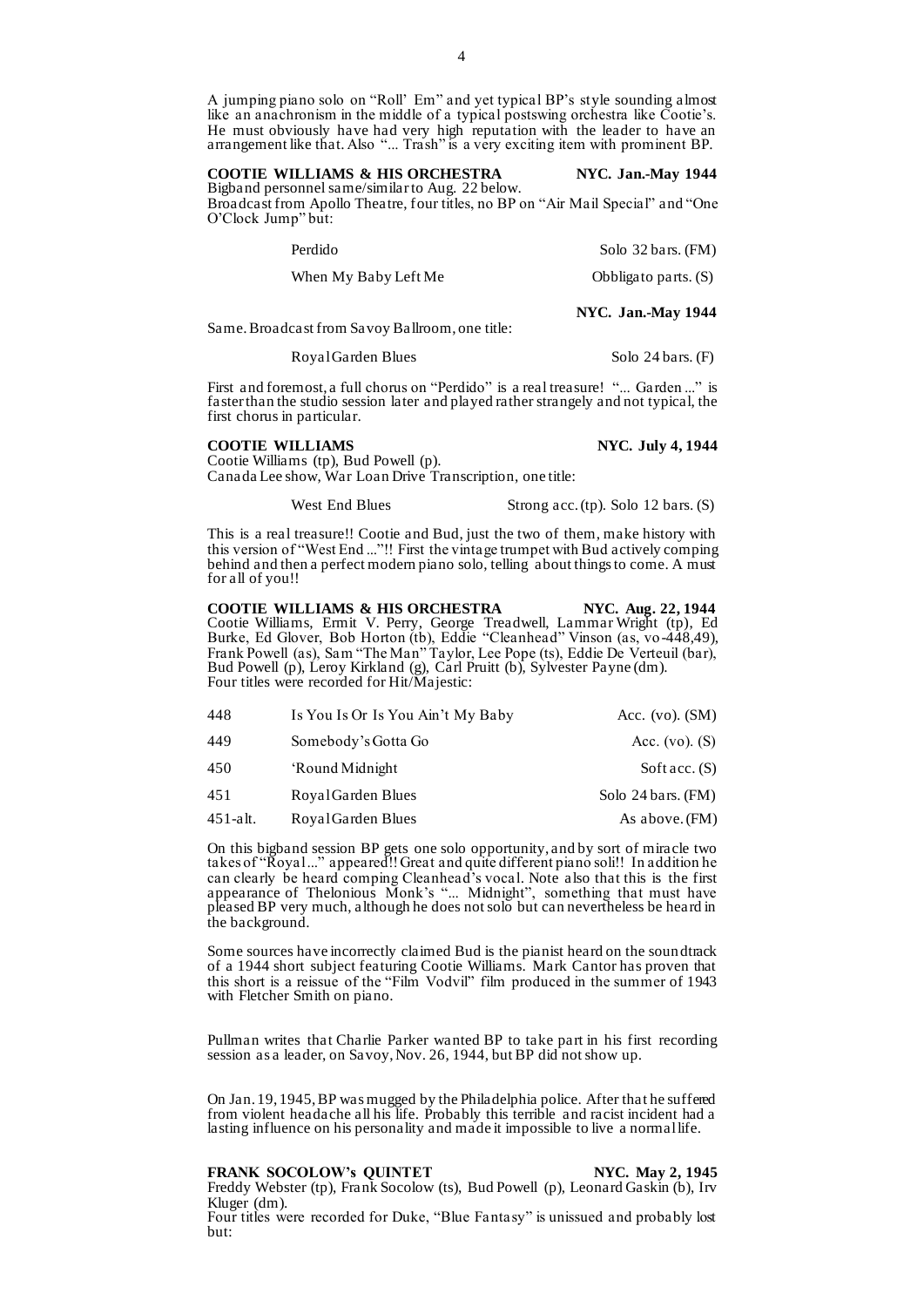| The Man I Love             | Intro 4 bars. Acc. $(ts)$ . $(S)$ |
|----------------------------|-----------------------------------|
| <b>Reverse The Changes</b> | Intro 4 bars. Solo 16 bars. $(M)$ |
| September In The Rain      | Solo $16 \text{ bars.}$ (M)       |

Although BP has given us quite a lot very interesting piano soli with Cootie Williams, this is where he really begins his career as the foremost of all modem jazz pianists. A beautiful intro on "... Love" and although only background playing afterwards, his lyrical side comes clearly through. The two remaining items have exciting and original soli.

### **DEXTER GORDON QUINTET NYC. Jan. 29, 1946**

Leonard Hawkins (tp-except 5880), Dexter Gordon (ts), Bud Powell (p), Curley Russell (b), Max Roach (dm). Four titles were recorded for Savoy:

| Solo 24 bars. Strong acc. (FM)        | Long Tall Dexter        | 5878-1 |
|---------------------------------------|-------------------------|--------|
| As above. (FM)                        | Long Tall Dexter        | 5878-2 |
| Intro. Strong acc. Solo 16 bars. (FM) | Dexter Rides Again      | 5879-1 |
| Strong $acc.(S)$                      | I Can't Escape From You | 5880-3 |
| As above. $(S)$                       | I Can't Escape From You | 5880-7 |
| Soli 8 and 16 bars. (FM)              | Dexter Digs In          | 5881-2 |
| As above plus strong acc. (FM)        | Dexter Digs In          | 5881-3 |
| As above. (FM)                        | Dexter Digs In          | 5881-4 |

The first true bebop session!! The key and introduction to BP's originality, his position as the most creative of all pianists in this era of budding modern jazz. The three fast medium items all have those typical tight, dynamic soli so full of unpredictable details, so exciting! You should play these six items again and again to get into the right appreciation mood. Note also his active comping with flashing runs behind Dexter's magnificent tenorsax playing on "... Escape ..."!

### **SARAH VAUGHAN VOCAL WITH**

THE TADD DAMERON ORCHESTRA NYC. May 7, 1946 Freddy Webster (tp), Leroy Harris (as), Hank Ross (bcl), Leo Parker (bar), Bud Powell (p), Tadd Dameron (arr), Ted Sturgis (b), Kenny Clarke (dm), nine (strings), Sarah Vaughan (vo).

Four titles were recorded for Musicraft:

| 5485      | If You Could See Me Now | Strong acc. $(S)$  |
|-----------|-------------------------|--------------------|
| 5686      | I Can Make You Love Me  | Solo 8 bars. $(S)$ |
| 5487      | You're Not The Kind     | Strong acc. (SM)   |
| 5488      | My Kinda Love           | Strong acc. (SM)   |
| 5488-alt. | My Kinda Love           | As above. (SM)     |

This is Sarah's session with little space for soloists, but piano can be heard quite clearly, with a flowery nice solo on "... Love Me". Note the alternate take on Saga ERO 8016.

| <b>JAY JAY JOHNSON's BEBOPPERS</b>                                            | NYC. June 26, 1946 |
|-------------------------------------------------------------------------------|--------------------|
| J. J. Johnson (tb), Cecil Payne (as), Bud Powell (p), Leonard Gaskin (b), Max |                    |
| Roach (dm).                                                                   |                    |
| Four titles were recorded for Savoy:                                          |                    |

| 3309-1  | Jay Bird        | Intro 8 bars. Strong acc.<br>Solo $32$ bars. Acc. (b) 8 bars. (FM) |
|---------|-----------------|--------------------------------------------------------------------|
| 3309-9  | Jay Bird        | Intro 8 bars. Strong acc.<br>Solo 32 bars. (FM)                    |
| 3309-11 | Jay Bird        | As take 1. (FM)                                                    |
| 3310-1  | Coppin' The Bop | Strong acc. Solo 16 bars. $(M)$                                    |
| 3311-1  | Jay Jay         | Intro 8 bars. Strong acc.<br>Solo $32 \text{ bars.}$ (F)           |
| 3311-2  | Jay Jay         | As above. $(F)$                                                    |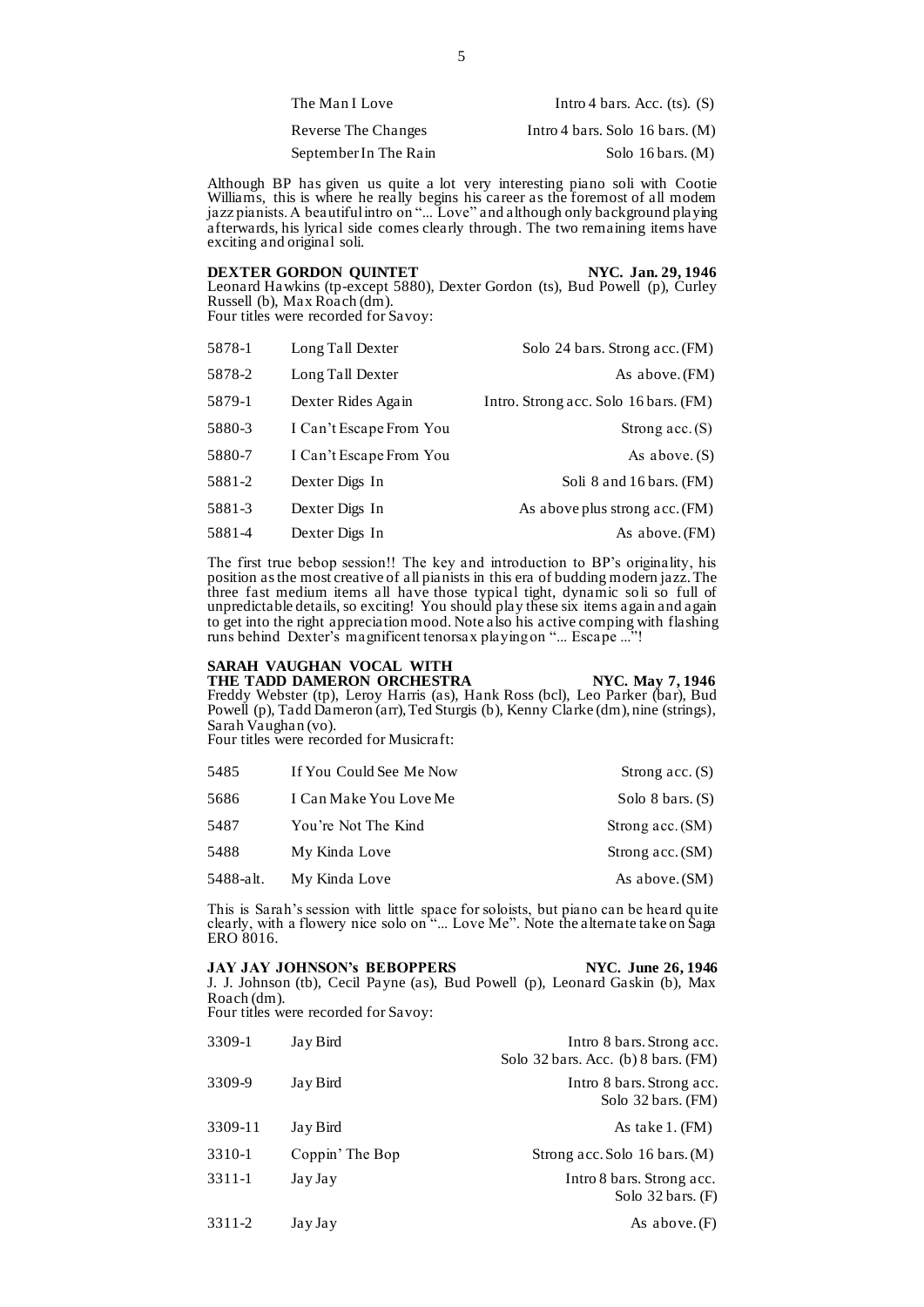| 3311-4 | Jay Jay   | As above. $(F)$                |
|--------|-----------|--------------------------------|
| 3312-1 | Mad Bebop | Strong acc. Solo 32 bars. (FM) |

Savoy knew what they were doing those days, and gave BP his second bebop session, this time with J. J. Johnson's group. Again we meet a concentrated piano artist doing his comping dutifully and then exploding into those memorable soli. All eight items here have excellent contributions, and particularly interesting are "... Bird" and "... Jay" with three issued takes each, showing that BP was a true improviseer with inexhaustible creativity.

## **BEBOP BOYS / KENNY DORHAM**

**SONNY STITT QUINTET** NYC. Aug. 23 (morning), 1946 SONNY STITT QUINTET NYC. Aug. 23 (morning), 1946<br>Kenny Dorham (tp), Sonny Stitt (as), Bud Powell (p), Al Hall (b), Wallace Bishop (dm).

Four titles were recorded for Savoy (morning):

| 3338-2 | Bebop In Pastel    | Strong acc. Solo 16 bars. (FM)                |
|--------|--------------------|-----------------------------------------------|
| 3338-3 | Bebop In Pastel    | As above. (FM)                                |
| 3338-4 | Bebop In Pastel    | As above. (FM)                                |
| 3339   | Fools Fancy (Wail) | Strong acc. Solo 32 bars. (F)                 |
| 3340   | Bombay             | Intro 4 bars. Solo 16 bars. Strong acc. $(M)$ |
| 3341   | Ray's Idea         | Soli 8 and 32 bars. Strong acc. (M)           |

#### **NYC. Aug. 23 (afternoon), 1946**

Personnel as above except Kenny Clarke (dm) replaces Bishop. Four titles were recorded for Savoy (afternoon):

| 3342      | Serenade To A Square | Intro. Solo $32$ bars. Strong acc. $(F)$                  |
|-----------|----------------------|-----------------------------------------------------------|
| 3343      | Good Kick            | Strong acc. Solo 16 bars. (M)                             |
| 3344      | Seven Up             | Intro 4 bars. Strong acc. Solo 16 bars. (FM)              |
| 3344-alt. | Seven Up             | As above. (FM)                                            |
| 3345      | Blues In Bebop       | Intro 4 bars. Strong acc.<br>Solo 24 bars. Acc. (b). (FM) |
| 3345-alt. | Blues In Bebop       | As above. (FM)                                            |

Note: "Since the beginning all sources indicate by mistake two more titles: "Blues A La Bud" and "Diz-iz". In fact "Blues A La Bud" is "Blues In Bebop", a nd "Diziz" is "Boppin' The Blues" by The Bebop Boys, Sept. 25, 1946, including Dizzy Gillespie and James Moody and has nothing to do with this session (ref. Claude Schlouch).

Savoy continues with its progressive policy, and the two Stitt sessions have excellent modern music with BP as the most important soloist among his equals. All with typical bebop themes in upper tempi, and again BP is in excellent shape. Note that "... Pastel" sounds very familiar, and it was retitled later as "Bouncing With Bud" and re-recorded in 1949. It strikes me that he is not playing piano like most people, he pushes the keys so strongly, almost as to overcome the resistance they are giving him. Again it is impossible to select any particular highlight, everything is just so exciting, and one can only lament that there are so few recording sessions from this time period, where he seems to be closest to his real, undamaged self.

**KENNY CLARKE & HIS 52nd STREET BOYS NYC. Sept. 5, 1946** Fats Navarro, Kenny Dorham (tp), Sonny Stitt (as), Ray Abrams (ts), Eddie De Verteuil (bar), Bud Powell (dm), John Collins (g), Al Hall (b), Kenny Clarke (dm), Gil Fuller (arr).

Four titles were recorded for French Swing, seemingly organized by Victor:

| 2792-1 | Epistrophy                    | Straight 4 bars. Break 2 bars. Solo 16 bars. (M) |
|--------|-------------------------------|--------------------------------------------------|
| 2793-1 | 52 <sup>nd</sup> Street Theme | Soft acc. only. (FM)                             |
| 2794-1 | Oop Bop Sh-Bam                | Solo 16 bars. $(M)$                              |
| 2795-1 | Rue Chaptal                   | Intro 4 bars. Solo 24 bars. Acc. (b). $(FM)$     |

Thanks to the foresight of French jazz enthusiast Charles Delauney, this star lineup was collected for a recording session. Today they would perhaps have had a few hours to their disposal, then only enough for two 78 rpm. records, thus not much blowing space for each. BP nevertheless gets a lot out of his three opportunities.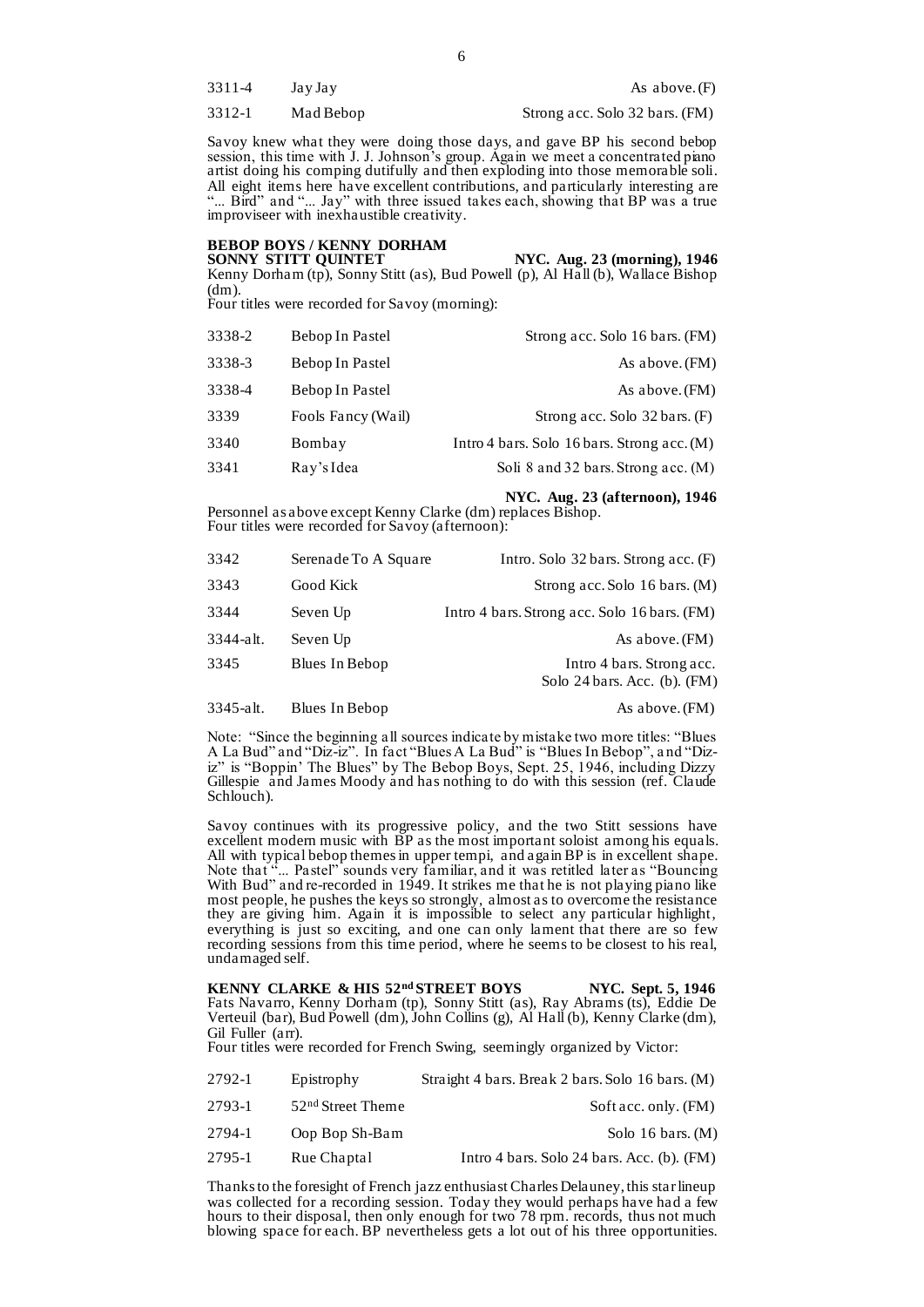Take the relaxed and yet intense "... Sh-Bam" as a fine example, but don't forget "Epistrophy" nor "Rue ..."!

#### **FATS NAVARRO** / GIL FULLER NYC. Sept. 6, 1946

Fats Navarro, Kenny Dorham (tp), Sonny Stitt (as), Morris Lane (ts), Eddie De Verteuil (bar), Bud Powell (p), Al Hall (b), Kenny Clarke (dm), Gil Fuller (arr). Four titles were recorded for Savoy:

| 3346/47   | Boppin' A Riff    | Strong acc. Solo 32 bars. (M)                            |
|-----------|-------------------|----------------------------------------------------------|
| 3347-alt. | Boppin' A Riff    | As above. $(M)$                                          |
| 3348/49   | <b>Fat Boy</b>    | Strong acc. Solo 60 bars. (FM)                           |
| 3348-alt  | Fat Boy           | Solo 30 bars (NC). (FM)                                  |
| 3350/51   | Everything's Cool | Strong acc. $(M)$                                        |
| 3352/53   | Webb City         | Solo 64 bars. Strong acc.<br>Solo $32 \text{ bars.}$ (F) |

The end of some very fruitful days for BP, in fact the year 1946 represents in my opinion one of the most important years of his record production, although there is no solo longer than 32 bars(except on this final session), thus giving us just a tiny and perhaps quite misleading impression of what this piano giant could accomplish. This session is only one day after the previous one, and with almost the same personnel, so there must have been a connection. Note that these are twosides items of close to six minutes, giving blowing space for everybody, but on "Fat Boy", BP's solo is broken into two parts, the same goes for his second solo on "... City", on the other hand the first one is the first with two choruses, imagine!

JAM SESSION / ALLEN EAGER NYC. probably Spring 1947 Charlie Parker (as-items 2,3, ts-item 1), Allen Eager (as-item 1, ts-item 3), Bud Powell (p), Specs Goldberg (b), Max Roach (dm-item 1), Morty Yoss (dm-item 2), unknown (dm-item 3). Date also given as April 1953. Three titles:

| 4:35 | Swapping Horns         | Intro 4 bars. Solo 64 bars. (FM)  |
|------|------------------------|-----------------------------------|
| 4:42 | All The Things You Are | Intro 4 bars. Solo $36$ bars. (M) |
| 4:48 | Original Horns         | Intro 4 bars. Solo 24 bars. $(M)$ |

Of course an interesting session as such but in toto not as exciting as it could have been. BP seems rather passive and has not a particularly good day.

#### **CHARLIE PARKER ALL STARS NYC. May 8, 1947**

Miles Davis (tp), Charlie Parker (as), Bud Powell (p), Tommy Potter (b), Max Roach (dm).

Four titles were recorded for Savoy:

| 3420-1 | Donna Lee (NC)               | No solo.                                                      |
|--------|------------------------------|---------------------------------------------------------------|
| 3420-2 | Donna Lee                    | Strong acc. Solo 16 bars. (FM)                                |
| 3420-3 | Donna Lee                    | As above. $(F)$                                               |
| 3420-4 | Donna Lee                    | As above. $(F)$                                               |
| 3420-5 | Donna Lee                    | As above. $(F)$                                               |
| 3421-1 | Chasin' The Bird             | Strong acc. Solo 16 bars. (FM)                                |
| 3421-2 | Chasin' The Bird (Breakdown) | No solo.                                                      |
| 3421-3 | Chasin' The Bird             | As above. (FM)                                                |
| 3421-4 | Chasin' The Bird             | As above. (FM)                                                |
| 3422-1 | Cheryl (NC)                  | No solo.                                                      |
| 3422-2 | Cheryl                       | Solo 24 bars. (FM)                                            |
| 3423-1 | Buzzy                        | Strong acc. Solo 36 bars. (FM)                                |
| 3423-2 | Buzzy (NC)                   | Strong acc. (FM)                                              |
| 3423-3 | Buzzy                        | Strong acc. Solo 24 bars. (FM)                                |
| 3423-4 | Buzzy (NC)                   | Strong acc. (FM)                                              |
| 3423-5 | Buzzy                        | Strong acc. Solo 12 bars.<br>Acc. (b) $12 \text{ bars.}$ (FM) |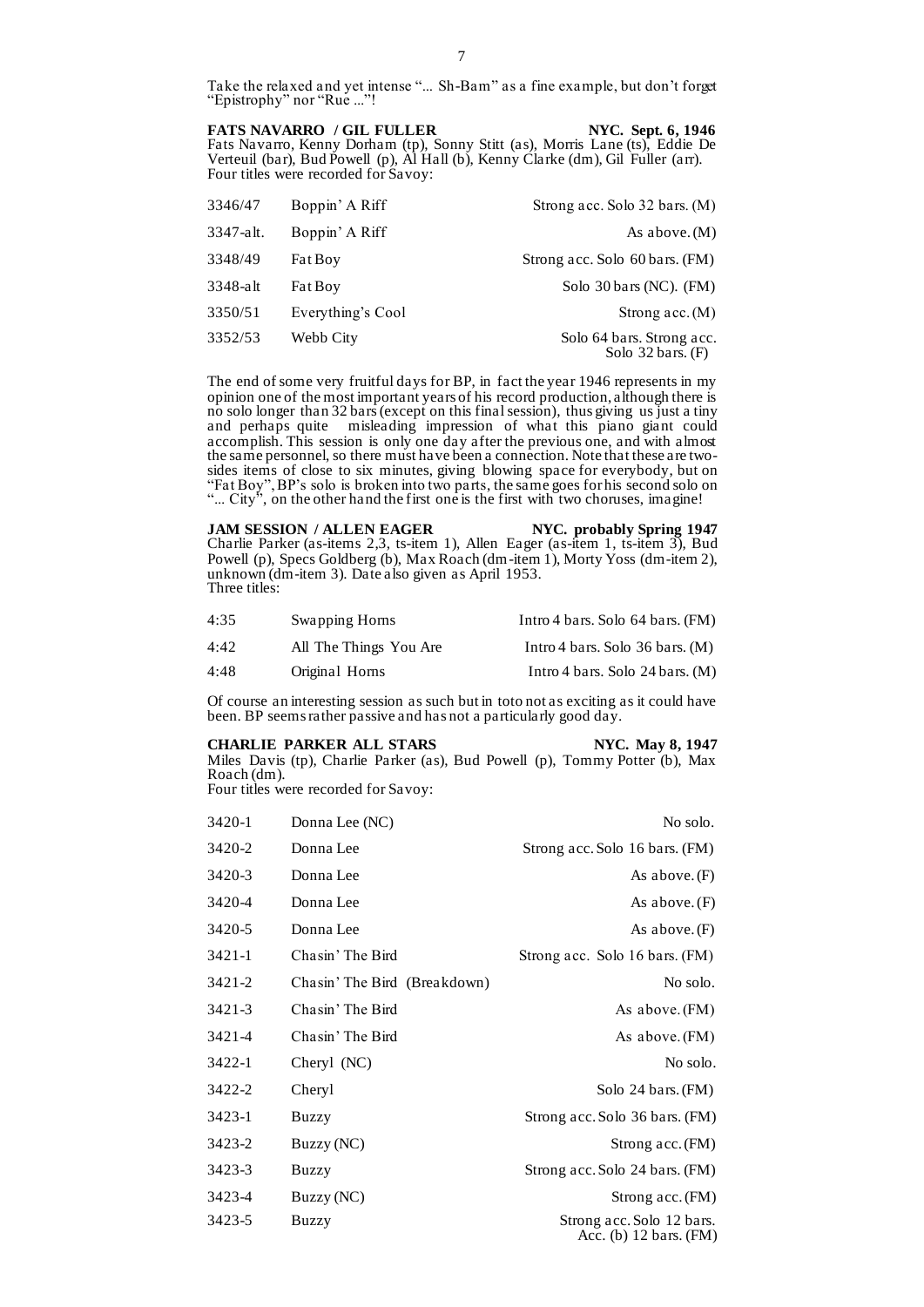BP meets the Bird in studio for the first, and last, time. The extremely difficult relationship between the two giants is well described in PP's book, and probably the pianist missed important recording opportunities, he did not even record with Savoy again. Too bad, because he plays brilliantly here, even with Bird's pretty tough music material. Luckily Savoy made and preserved complete sessions, thus we have the opportunity to hear extremely strong piano playing, although in most cases rather brief soli.

BP was readmitted to institutions in Nov. 1947, staying for nearly a year.

#### **LEONARD FEATHER's BOPERA**

**HOUSE SESSION / ROYAL ROOST ALL STARS NYC. Dec. 19, 1948** Collective personnel: Benny Harris (tp), J. J. Johnson (tb), Buddy DeFranco (cl), Lee Konitz (as), Budd Johnson (ts), Cecil Payne (bar), Bud Powell (p), Barbara Carroll (p-"All The TYA), Chuck Wayne (g), Nelson Boyd (b), Max Roach (dm), Leonard Feather (mc).

WMGM broadcast "Jazz At Its Best", from Royal Roost, eight titles:

| 0:28  | Introduction                  | Soloing behind announcer. (M)                                              |
|-------|-------------------------------|----------------------------------------------------------------------------|
| 5:02  | Perdido                       | Intro 4 bars. Solo 8 bars. Acc. (cl). $(FM)$                               |
| 2:49  | Indiana                       | Intro 8 bars. Acc. $(tb)$ . $(F)$                                          |
| 3:42  | All The Things You Are        | Not present.                                                               |
| 5:39  | Jumpin' With Symphony Sid     | Intro 8 bars. Strong acc.<br>Solo 48 bars. (FM)                            |
| 2:16  | I'll Be Seeing You            | Intro 4 bars. Strong acc. $(S)$                                            |
| 4:00  | 52 <sup>nd</sup> Street Theme | With ens 32 bars. Solo 6 choruses<br>of 32 bars. With ens $32$ bars. (F)   |
| 12:23 | Ornithology                   | Intro 4 bars. Solo $2\frac{1}{2}$ choruses<br>of 32 bars. Strong acc. (FM) |

If you look closely, you see that BP is heavy on intros but meagre on soli. The reason is the structure of the program; each musicians gets his solo feature; (cl) on "Perdido", (tb) on "Indiana", (p-BC) on "... You Are", (as) on "... Sid", (ts) on "... Seeing You". However it seems that they change their mind on "... Sid", which opens up for others after the altosax solo, thus a fine BP solo. His solo feature is " $52<sup>nd</sup>$ ...", solid four minutes, a great performance! The date closes with a jam session oriented "Ornithology", but it seems that he loses control here, ending up with half-a-chorus.

BP was readmitted to institutions in early 1949, to stay two to three months.

|           | <b>BUD POWELL TRIO</b><br>Bud Powell (p), Ray Brown (b), Max Roach (dm).<br>Six titles were recorded for Mercury: | NYC. Feb. 23, 1949 |  |
|-----------|-------------------------------------------------------------------------------------------------------------------|--------------------|--|
| $242 - 5$ | Tempus Fugit                                                                                                      | 2:25(F)            |  |
| $243 - 3$ | Celia                                                                                                             | 2:57. (M)          |  |
| $244-1$   | Cherokee                                                                                                          | 3:37(F)            |  |
| $245-1$   | I'll Keep Loving You                                                                                              | 2:40(S)            |  |
| 246-4     | Strictly Confidential                                                                                             | 3:08.(M)           |  |
|           |                                                                                                                   |                    |  |

247-3 All God's Chillun Got Rhythm 2:59. (F)

Quoting Peter Pullman: Bud Powell's recording session for Mercury, his first as a leader, was done on Wednesday, February 23, 1949. It was a unique scenario in jazz history: An artist was given a day pass to leave a psychiatric hospital that he was involuntary confined in and, with an escort, was taken to make a record. After having led his sidemen through the session, the artistwas returned to confinement by 5:30 p.m., in time for dinner with the other inmates". Six magnificent sides were made in a variety of tempi. The session is so vividly described by PP that only two final quotes shall be given: ""All God's Chillun ..." ... is one of Powell's greatest performances of a standard", yes magnificent! "So ended Powell's premiere session as a leader. It produced the hard-driving, percussive modern music that Powell had long wanted to make; music that converted all of the great harmonic and rhythmic ideas of Charlie Parker and Dizzy Gillespie to the piano-trio format.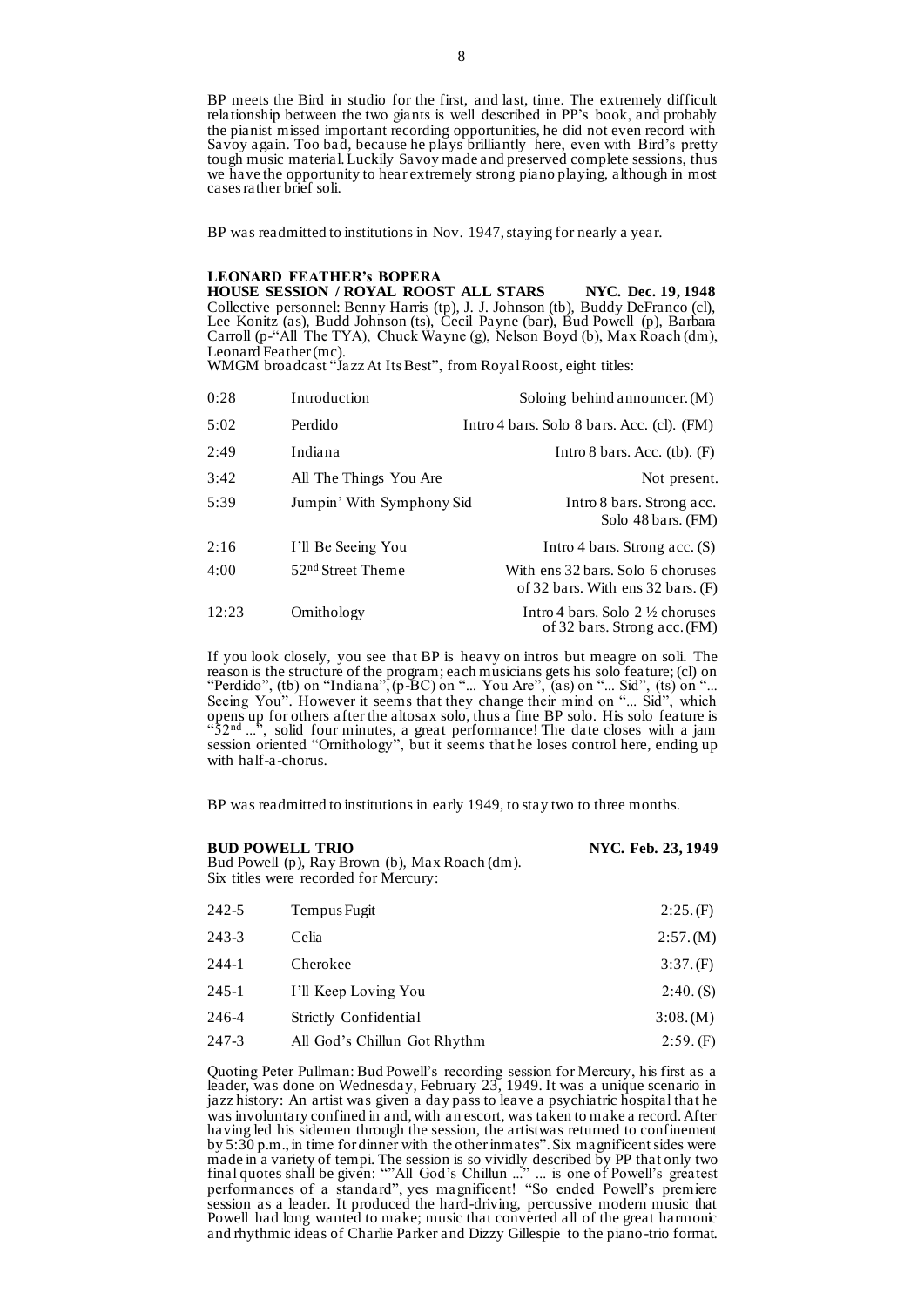While this wasn't the very first piano-trio recording that could be called modern, it was a landmark session".

**BUD POWELL TRIO Linden, NJ. probably late Summer 1949** Bud Powell (p), Curley Russell (b), Max Roach (dm). Date has been given as Jan. 10, 1947, but this is reported (ref. PP) to be false. Eight titles were recorded for DeLuxe but sold to and issued by Roost:

| 2991 | I'll Remember April         | 2:40.(M)     |
|------|-----------------------------|--------------|
| 2992 | Indiana                     | 2:31(F)      |
| 2993 | Somebody Loves Me           | 2:41. (M)    |
| 2994 | I Should Care               | 2:47(S)      |
| 2995 | Bud's Bubble                | 2:23(F)      |
| 2996 | Off Minor                   | $2:16.$ (FM) |
| 2997 | Nice Work If You Can Get It | 2:07(F)      |
| 2998 | Everything Happens To Me    | 2:28(S)      |

Another magnificent trio session, supposed to contain only four titles (read PP's description of the proceedings). BP is less aggressive on his studio dates compared to many of his club dates, sometimes downright modest, but then his brilliant runs change the mood, "... Loves Me" is a good example. Hard swinging items like "Indiana" and "... Bubble" make great impact on the listener, while the elegance of the slow "... Care" and "... Me" is of a different world. Fine variation of tempi here, but a serious drawback is their brevity, an average of 2:29 is much less than optimal, even gives leftover space on a  $\frac{78}{9}$  rpm! But the total is just great!!

#### **BUD POWELL's MODERNISTS NYC. Aug. 8, 1949**

Fats Navarro (tp), Sonny Rollins (ts), Bud Powell (p), Tommy Potter (b), Roy Haynes (dm).

Four titles were recorded for Blue Note:

| Soli $8$ and $32$ bars. (M)             | Bouncing With Bud             | 360-0     |
|-----------------------------------------|-------------------------------|-----------|
| As above. $(M)$                         | Bouncing With Bud             | 360-1     |
| As above. $(M)$                         | Bouncing With Bud             | 360-2     |
| Intro 8 bars. Solo $64$ bars. $(F)$     | Wail                          | $361 - 0$ |
| As above. $(F)$                         | Wail                          | $361-3$   |
| Solo $48 \text{ bars.}$ (M)             | Dance Of The Infidels         | $362 - 0$ |
| As above. $(M)$                         | Dance Of The Infidels         | $362-1$   |
| With ens $32$ bars. Solo $64$ bars. (F) | 52 <sup>nd</sup> Street Theme | $363-1$   |

One of the greatest bebop sessions, highly memorable for all participants. This is the BP I personally grew up with, and I still treasure these items after sixty years. The essence of his art can be felt both in fast and medium tempo, and all items here must be considered highly noteworthy. Play the three versions of "Bouncing ..." rapidly after each other, and you will understand his improvisational artistry. To select highlights is too difficult for me here, everything is utterly interesting, but quoting PP again: "The masterpiece from the date, and the fullest flowering of Powell's leading, composing and arranging talent, is "Dance Of The Infidels"". Note the final piano bar of the master take!

#### **BUD POWELL TRIO** NYC. Aug. 9, 1949

Bud Powell (p), Tommy Potter (b), Roy Haynes (dm). Two titles were recorded for Blue Note:

| $364 - 0$ | You Go To My Head  | 3:11(S)   |
|-----------|--------------------|-----------|
| $365-0$   | Ornithology        | 2:19. (M) |
| $365-1$   | Ornithology (alt.) | 3:06. (M) |

The day after ... why couldn't the whole group continue? And only two titles? Possibly these were just played as a kind of winding down after the memorable quintet performance, because these items are also masterly and some of my BP trio favourites! A beautiful, clean, perfect "... My Head", a must! Also two brilliant takes of the famous "Ornithology", note that the alternate take has an extra chorus compared to the master.

#### **SONNY STITT / BUD POWELL QUARTET NYC. Dec. 11, 1949**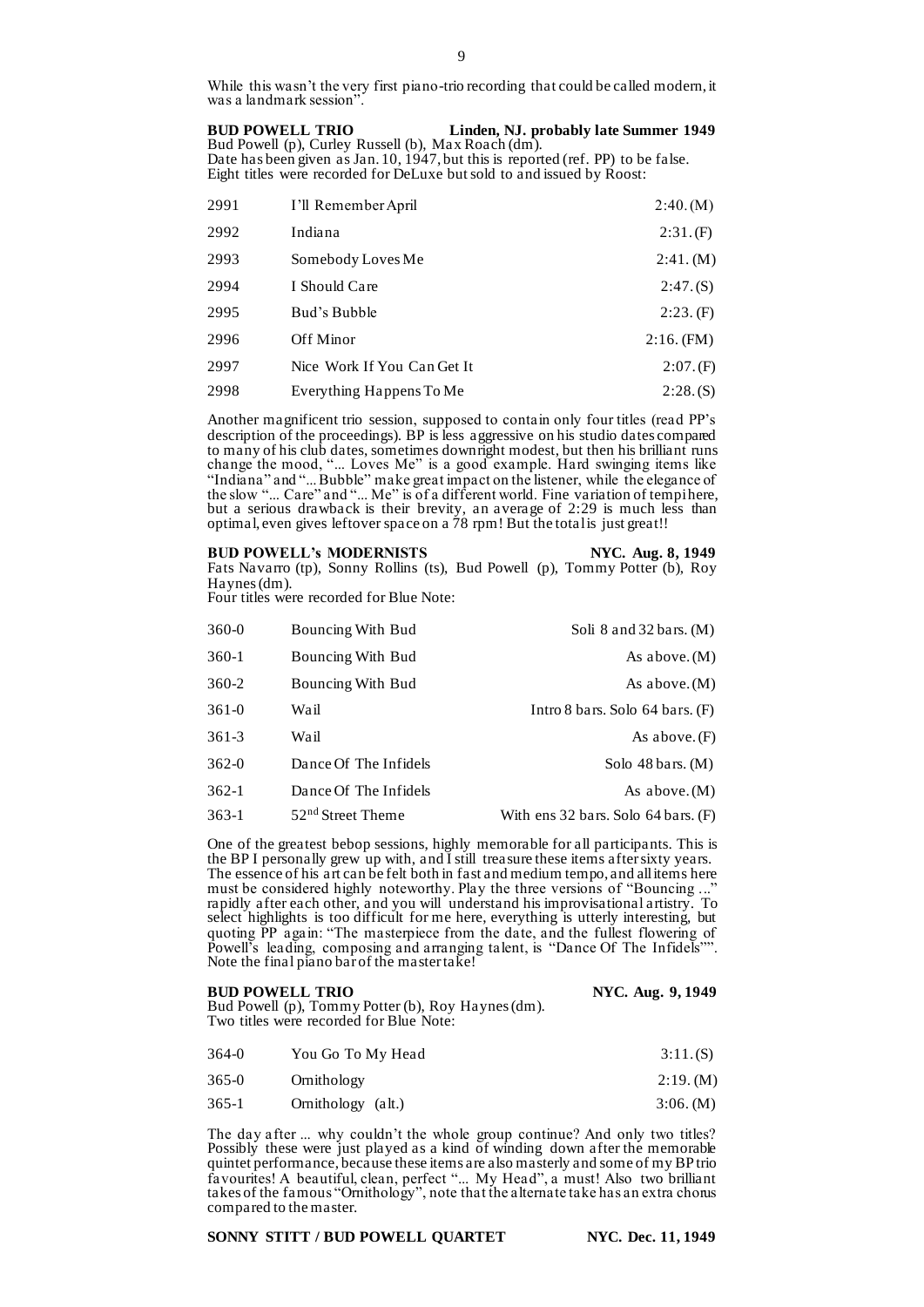Sonny Stitt (ts), Bud Powell (p), Curley Russell (b), Max Roach (dm). Four titles were recorded for Prestige:

| 1000A | All God's Chillun Got Rhythm | Intro 8 bars. Solo 64 bars.<br>Soli 4 and 4 bars. $(F)$            |
|-------|------------------------------|--------------------------------------------------------------------|
| 1001  | Sonny Side                   | Intro 8 bars. Solo $32$ bars. (FM)                                 |
| 1002B | Bud's Blues                  | Acc. $(ts)$ 12 bars. Solo 24<br>bars to acc. $(ts)$ 12 bars. $(M)$ |
| 1003A | Sunset                       | Intro 4 bars. Acc. $(ts)$ . $(S)$                                  |

BP had worked quite a lot with Stitt, and this recording session is magnificent, just read the SS-solography! The piano playing here is superb, whether the tempi is high as in "... Chillun ...", up-medium as in "... Side" or medium groove like the "... Blues", and there is nothing to point at possible mental problems here. Too bad he does not get solo opportunity on Stitt's masterly "Sunset" ballad, reminding suspiciously of "These Foolish Things".

STARS OF MODERN JAZZ CONCERT NYC. Dec. 24, 1949 Miles Davis (tp), Benny Green (tb), Sonny Stitt (as), Serge Chaloff (bar), Bud Powell (p), Curley Russell (b), Max Roach (dm). "... Rhythm" is by the trio. Voice of America Transcriptions – Xmas 1949, concert at Carnegie Hall, four titles:

| (F)                                 | All God's Chillun Got Rhythm | 2:49 |
|-------------------------------------|------------------------------|------|
| Intro 8 bars. Solo $64$ bars. $(F)$ | Move                         | 5:32 |
| Free intro. Solo 64 bars. (FM)      | Hot House                    | 7:50 |
| Intro $8 \text{ bars.}$ (F)         | Ornithology (NC)             | 3:34 |

A sparkling piano solo in extreme uptempo on "Move", and an equally great one on "... House" in a more moderate tempo on this exciting session with so many famous jazz greats. "Ornithology" unfortunately runs out before it is BP's turn. And don't forget an amazing and remarkable and incredible version of "... Rhythm", are we getting closer to the real BP here, what he really could do??

**SONNY STITT / BUD POWELL QUARTET NYC. Jan. 26, 1950** Sonny Stitt (ts), Bud Powell (p), Curley Russell (b), Max Roach (dm). Four titles were recorded for Prestige:

| 1004? | Strike Up The Band      | Intro 8 bars. Solo $64$ bars. (F)          |
|-------|-------------------------|--------------------------------------------|
| 1004D | Strike Up The Band      | Intro 8 bars. Solo $32$ bars. $(F)$        |
| 1005B | I Want To Be Happy      | Solo $64 \text{ bars.}$ (F)                |
| 1006D | Taking A Chance On Love | Intro 8 bars. Solo 32 bars. (FM)           |
| 1007A | Fine and Dandy          | Intro 8 bars. Soli $32$ and $32$ bars. (F) |
| 1007B | Fine and Dandy          | As above. $(F)$                            |

The same group as on Prestige above, and if possible, even a notch sharper, this is immortal swinging jazz music, not so much bebop as standards. If one should pick highlights here, one would have to admit that something could have been better, and that is simply impossible. Nevertheless, one cannot let go without mentioning "... Dandy", BP seems to be incredibly inspired here and challenging Stitt for blowing space, and although take A belongs to a 'jazz hall of fame', take B is really not far below. "... Happy" also has a gorgeous, fast piano solo. As well as the rest. Dig this session!!

| <b>BUD POWELL TRIO</b><br>Bud Powell (p), Curley Russell (b), Max Roachdm).<br>Seven titles were recorded for Clef: |                     | <b>NYC.</b> Feb. 1950 |
|---------------------------------------------------------------------------------------------------------------------|---------------------|-----------------------|
| $341 - 2$                                                                                                           | So Sorry Please     | 3:14.(M)              |
| $342 - 2$                                                                                                           | Get Happy           | 2:51.(F)              |
| $343-1$                                                                                                             | Sometimes I'm Happy | 3:36. (M)             |
| 344-2                                                                                                               | Sweet Georgia Brown | 2:48(F)               |
| $345-1$                                                                                                             | Yesterdays          | 2:49(S)               |
| 346-1                                                                                                               | April In Paris      | $3:08.$ (S)           |
| $347-1$                                                                                                             | Body And Soul       | 3:20(S)               |
|                                                                                                                     |                     |                       |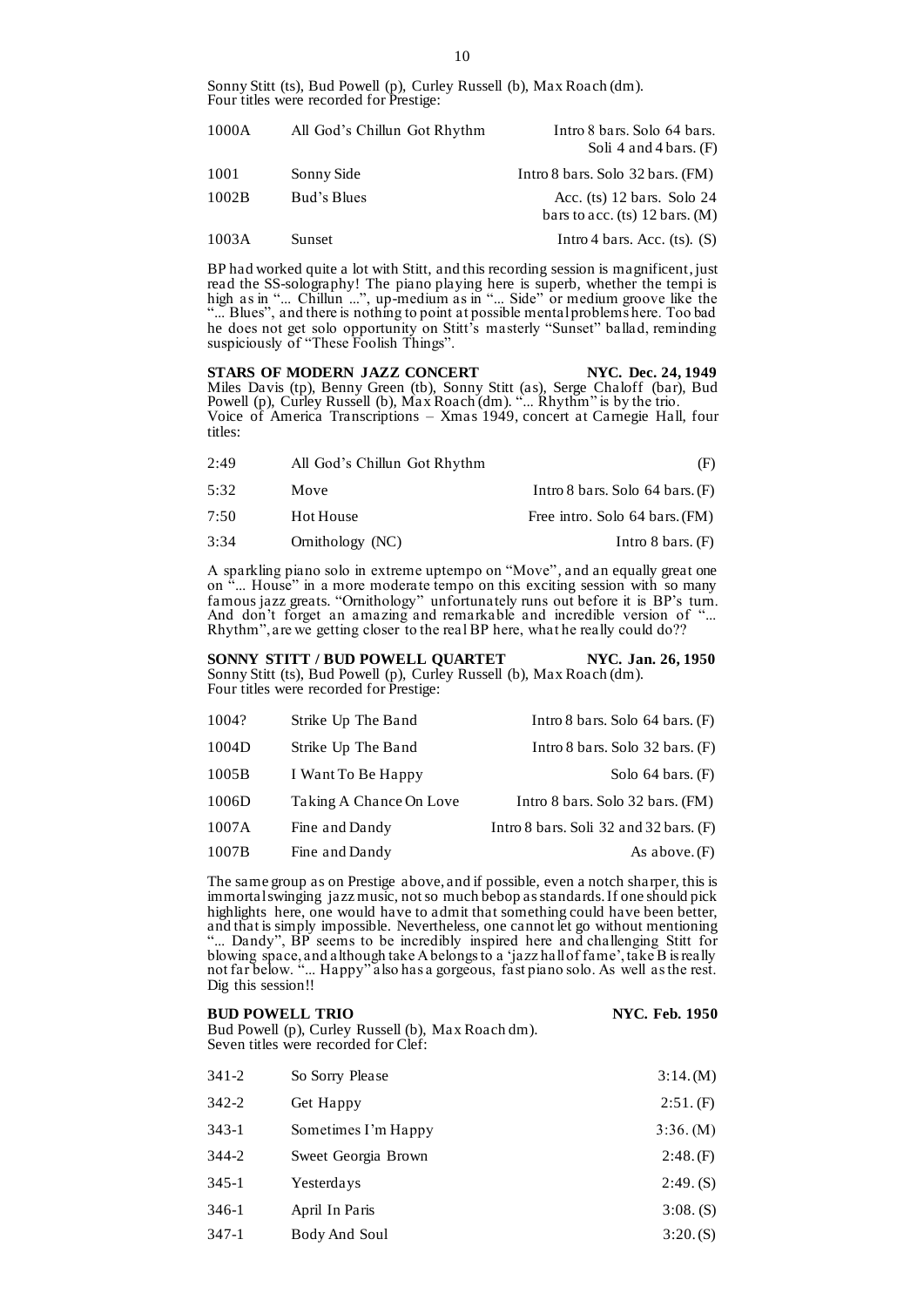Another great trio session, and as one can see from the matrix numbers, everything went smoothly with most of seven titles finished with one take. One cannot help marvel at BP's effortless uptempo versions of standards like "Get Happy" and "... Brown", the latter, quote PP: "is, in tempo, a close variant of the very modem, aggressive renditions of "... Chillun ..." that Powell was doing in this period". Three slow items show the other side of BP's artistry; flowery, lyrical , beautiful Tatumesque versions; one can only regret that the 78 rpm. limit still confines the creative improvisations; what would have happened if he had been allowed to go on, and on and on ...?

### **CHARLIE PARKER QUINTET NYC. May 15/16, 1950**

Fats Navarro (tp), Charlie Parker (as), Bud Powell (p), Curley Russell (b), Art Blakey (dm), "Little" Jimmy Scott (vo-"Embraceable You"). Date May 17 is handwritten on the box, but Leif Bo Petersen argues for May 15/16. Fifteen titles were recorded at Birdland for Boris Rose by Bill Hirsch:

| 52 <sup>nd</sup> Street Theme | In ens. $(F)$                                                 |
|-------------------------------|---------------------------------------------------------------|
| Wahoo                         | Solo 64 bars. (FM)                                            |
| 'Round Midnight               | Acc. (as). Solo $32 \text{ bars.}$ (S)                        |
| This Time The Dream's On Me   | Solo 3 choruses of 32 bars. (M)                               |
| Dizzy's Atmosphere            | Solo 5 choruses of 32 bars. (F)                               |
| A Night In Tunisia            | Acc. (tp). Solo $64 \text{ bars.}$ Acc. (b). (M)              |
| Move                          | Intro 8 bars. Solo 4 choruses of 32 bars. (F)                 |
| 52 <sup>nd</sup> Street Theme | In ens. $(F)$                                                 |
| The Street Beat               | Intro $8$ bars. Acc. (tp).<br>Solo 3 choruses of 32 bars. (F) |
| Out Of Nowhere                | Acc. (tp/as). Solo $64$ bars. (M)                             |
| Ornithology                   | Intro 6 bars. Solo 3 choruses<br>of 32 bars. (FM)             |
| I'll Remember April           | Intro 4 bars. Acc. (as).<br>Solo 3 choruses of 48 bars. (FM)  |
| 52 <sup>nd</sup> Street Theme | In ens. $(F)$                                                 |
| Little Willie Leaps           | Solo 3 choruses of 32 bars. (F)                               |
| 52 <sup>nd</sup> Street Theme | In ens. $(F)$                                                 |
| Embraceable You               | Intro 4 bars. Acc. $(a\frac{s}{tp}/vo)$ . (S)                 |
|                               |                                                               |

"This session is remarkable for documenting a unique gathering of Parker, Powell and Navarro", as stated by LBP. Yes, this session is the only surviving example of a meeting between these giants of modern music. The sound quality is not very good, but if one plays the music several times to be familiar with it, the details come through and most of the noise disappears. BP always takes his soloing after Bird, then Fats, and he never gets involved in the 4/4 chases. Studio sessions are all very well, but for Bud the live session seems to stimulate him very much, and there are some quite long soli here, most in the very uptempi. He seems to be in a world of his own, aiming to go on forever until the surroundings pull him down. Play any of those items. However, there are a few gorgeous items in a more civilized tempo, like "Ornithology" and "... Nowhere", and these will probably thrill the average listener the most. Note also the beautiful solo on Monk's "... Midnight". Explore this session yourself!!

**BUD POWELL TRIO** NYC. June or July 1, 1950

Bud Powell (p), Ray Brown (b), Buddy Rich (dm). Two titles were recorded for Clef:

| 435-6  | Hallelujah  | 2:58(F) |
|--------|-------------|---------|
| 435-5  | Tea For Two | 4:13(F) |
| 435-6  | Tea For Two | 3:29(F) |
| 436-10 | Tea For Two | 3:46(F) |

Quoting PP again: "The abbreviated session probably indicated that Powell's struggles in his personal life had intensified and, therefore, he couldn't collect himself enough to record the kind of work – certainly, the original work – that he was capable of". BP would never have selected Granz' boys for bass and drums,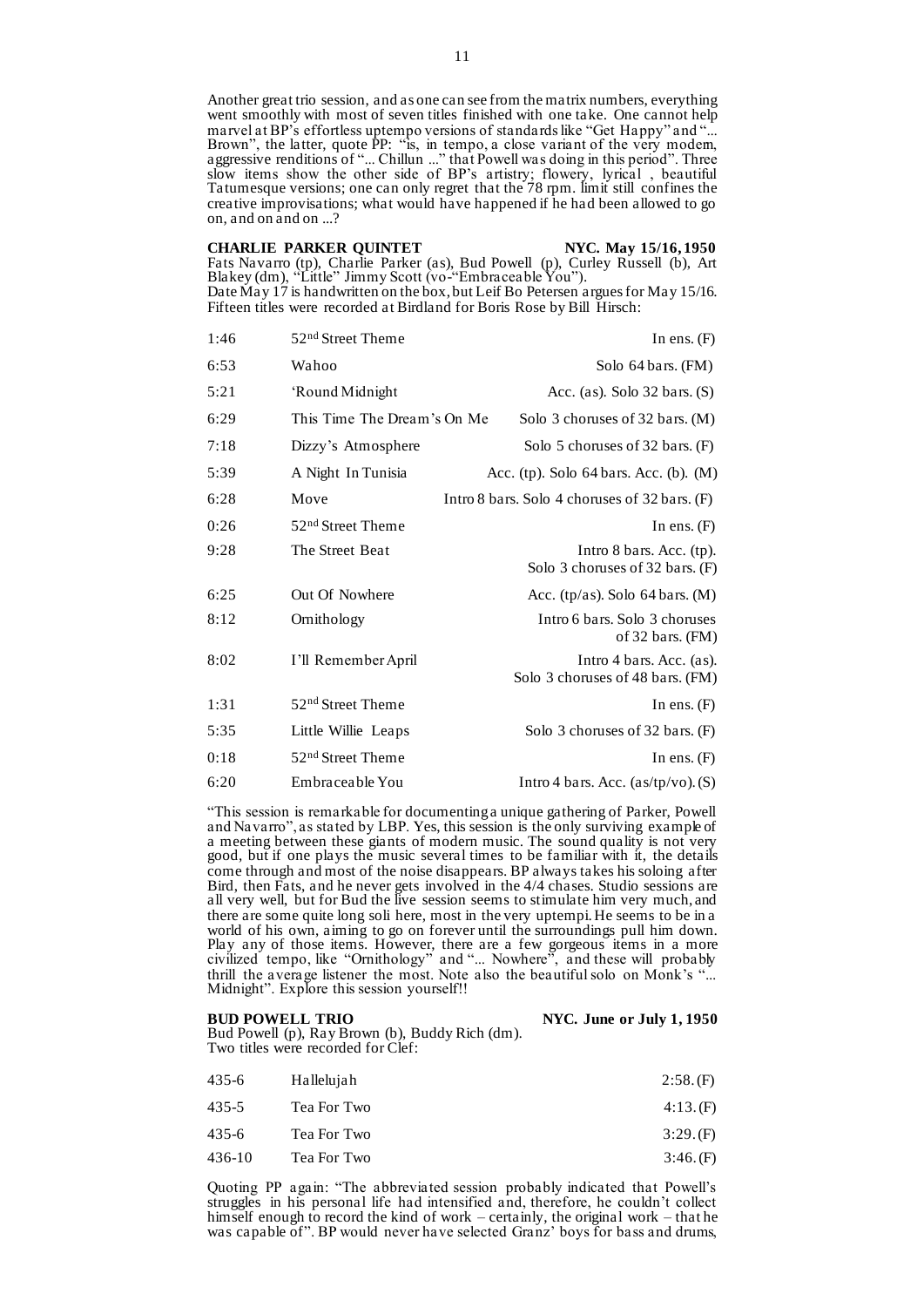and only two titles were recorded, typical standards, both needing numerous takes. On the other hand, he is playing great all the time, and it is very exciting to hear the different takes of "Tea ...", how different they are (read what PP says about them). Imagine the whole session could be issued one day, maybe it is still 'in there'.

| SARAH VAUGHAN VOCAL ACC. BY<br><b>NORMAN LEYDEN's ORCHESTRA</b><br>Bigband personnel including Bud Powell (p).<br>Two titles were recorded for Columbia: |                       | NYC. July 20, 1950 |
|----------------------------------------------------------------------------------------------------------------------------------------------------------|-----------------------|--------------------|
|                                                                                                                                                          | 044130 I Love The Guy | Soft acc. $(M)$    |

044131 Thinking Of You Strong acc. (S)

In the larger picture, nothing of particular importance is happening here.

# **BUD POWELL NYC. Feb. 1951** Bud Powell (p) solo. Eight titles were recorded for Verve: 571-1 Parisian Thoroughfare 2:28. (F) 572-1 **Oblivion** 2:08. (F) 573-1 Dusk In Sandi 2:13. (S) 574-5 Hallucinations (Budo) 2:25. (FM) 575-2 The Fruit 3:16. (FM) 576-1 A Nightingale Sang In Berkeley Square 3:41. (S)

577-1 Just One Of Those Things 3:50. (FM) 578-1 The Last Time I Saw Paris 3:16. (M)

BP's first solo session, and quoting PP: "Whether Granz chose to feature Powell solo, or he acceded to the artist's wishes to present him that way, it was clear from the results that Powell didn't need bass or drums". He probably felt free from interference and could play without external challenges, making his music here less aggressive than at many sessions with accompaniment, but also perhaps not so challenging and exciting. However I cannot resist another quote: "In "Just One ..." Powell sets himself a harmonic trap from which he makes repeated, bravura attempts to escape". Also note his stride piano on "... Paris". Anyway a great session!

### **COLEMAN HAWKINS NYC. Feb. 31, 1951**

Bennie Green (tb), Coleman Hawkins (ts), Bud Powell (p), others unknown. Broadcast from Birdland, three titles, "Stuffy", "Body And Soul" and "The Man I Love", info from Boris Rose's "Birdland Book", appearing in Claude Schlouch's discography, not available.

**CHARLIE PARKER & THE ALL STARS NYC. March 31, 1951** Dizzy Gillespie (tp), Charlie Parker (as), Bud Powell (p), Tommy Potter (b), Roy Haynes (dm), Symphony Sid Torin (mc). Broadcast from Birdland, five titles:

| 7:17 | Blue'n Boogie      | Solo 8 choruses of 12 bars. (FM) |
|------|--------------------|----------------------------------|
| 5:58 | Anthropology       | Solo $64 \text{ bars.}$ (F)      |
| 4:15 | 'Round Midnight    | Acc. (tp/as). Solo 8 bars. $(S)$ |
| 6:17 | A Night In Tunisia | Solo 32 bars. (FM)               |
| 0:46 | Theme              | No solo. $(M)$                   |

PP explains in detail how Birdland managed to get these bebop giants together at Birdland and how everything went along. Here were not three friends in a spring afternoon tea party but antagonists who might get into a fight anytime on the stage. Nevertheless they produced as expected music that had to be historical, just because they were what they were. BP seems to manage very well, and particularly the opening "... Boogie" shows him to great advantage. A beautiful solo on "... Midnight", while "... Tunisia" has "ominous pauses in his playing". The session must be considered a very valuable jazz treasure!

#### **BUD POWELL TRIO** NYC. May 1, 1951

Bud Powell (p), Curley Russell (b), Max Roach (dm). Five titles were recorded for Blue Note: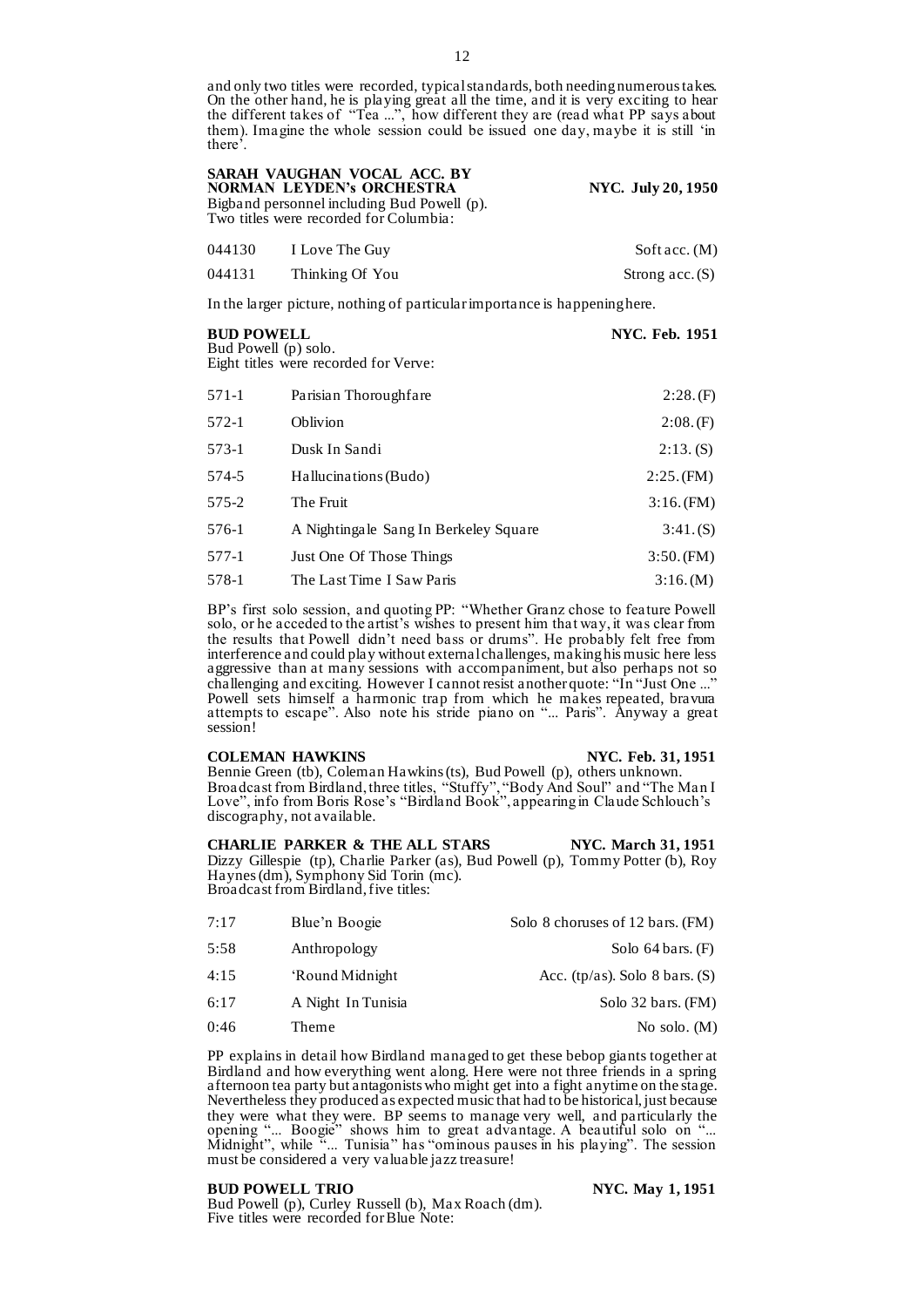| $382-1$   | Un Poco Loco           | 3:40(F)   |
|-----------|------------------------|-----------|
| 382-2     | Un Poco Loco           | 4:27(F)   |
| 382-4     | Un Poco Loco           | 4:37(F)   |
| 383-0     | Over The Rainbow       | 2:51(S)   |
| 384-0     | A Night In Tunisia     | 4:10.(M)  |
| 384-1     | A Night In Tunisia     | 3:47. (M) |
| $385 - 0$ | It Could Happen To You | 3:09(S)   |
| $385-1$   | It Could Happen To You | 2:19(S)   |
|           | Parisian Thoroughfare  | 3:22(F)   |

Another famous recording session for Blue Note, the last before he went to the hospital for a long stay. The famous latin influenced "... Loco", a BP composition with three takes, is more an exciting piano/drums cooperation to me rather than a piano item as such; read PP for interesting details. Don't forget "... Thoroughfare" among all this famous music, although it runs out into nothing and was not given a mx number. The slow items have some "excessive, Tatumesque lacework" but are nevertheless "robust and clear", well worth noticing. The highlights for me though are, not unexpectedly, the fascinating "... Tunisia"s, played in the tradition with fine bridges, and Bird's four bars break into two magnificent choruses. Both takes are musts for this listener.

BP was institutionalized from June 1951 to Feb. 1953.

| <b>BUD POWELL TRIO</b><br>Bud Powell (p), Oscar Pettiford (b), Roy Haynes (dm).<br>Broadcast from Birdland, four titles: | NYC. Feb. 7, 1953  |
|--------------------------------------------------------------------------------------------------------------------------|--------------------|
| Lullaby Of Birdland (Theme)                                                                                              | 0:44. (M)          |
| Tea For Two                                                                                                              | 5:33(F)            |
| It Could Happen To You                                                                                                   | 3:27(S)            |
| Bean And The Boys                                                                                                        | $6:53.$ (FM)       |
| Same. Six titles:                                                                                                        | NYC. Feb. 14, 1953 |
| Lullaby Of Birdland (Theme)                                                                                              | 2:52.(M)           |
| I Want To Be Happy                                                                                                       | 3:25(F)            |
| Embraceable You                                                                                                          | $4:09.$ (S)        |
| I've Got You Under My Skin                                                                                               | 2:37. (M)          |
| Ornithology                                                                                                              | $2:55.$ (FM)       |
| Theme                                                                                                                    | $0:38.$ (FM)       |

BP opened a week's engagement at Birdland only hours after he was released from hospital. It turned out that 1953 would be the most active year in his career. Quoting PP: "He probably spent more hours at Birdland in 1953 than he did anywhere else – even more than he did sleeping in one place, given his erratic domestic habits". From these first broadcasts it is evident that he is in very good shape, particularly evident in fast items like "Tea ..." and "... Happy" where his technique seems to be as good as ever, but the beautiful "Embraceable ..." should also be noted.

**BUD POWELL TRIO** NYC. March 7, 1953

Bud Powell (p), Franklin Skeete (b), Sonny Payne (dm). Broadcast from Birdland, seven titles:

| Lullaby Of Birdland (Theme) | 1:40.(M)    |
|-----------------------------|-------------|
| Hallelujah!                 | 2:44(F)     |
| I've Got You Under My Skin  | 2:37. (M)   |
| Embraceable You             | $4:32.$ (S) |
| Ornithology                 | 2:53. (FM)  |

13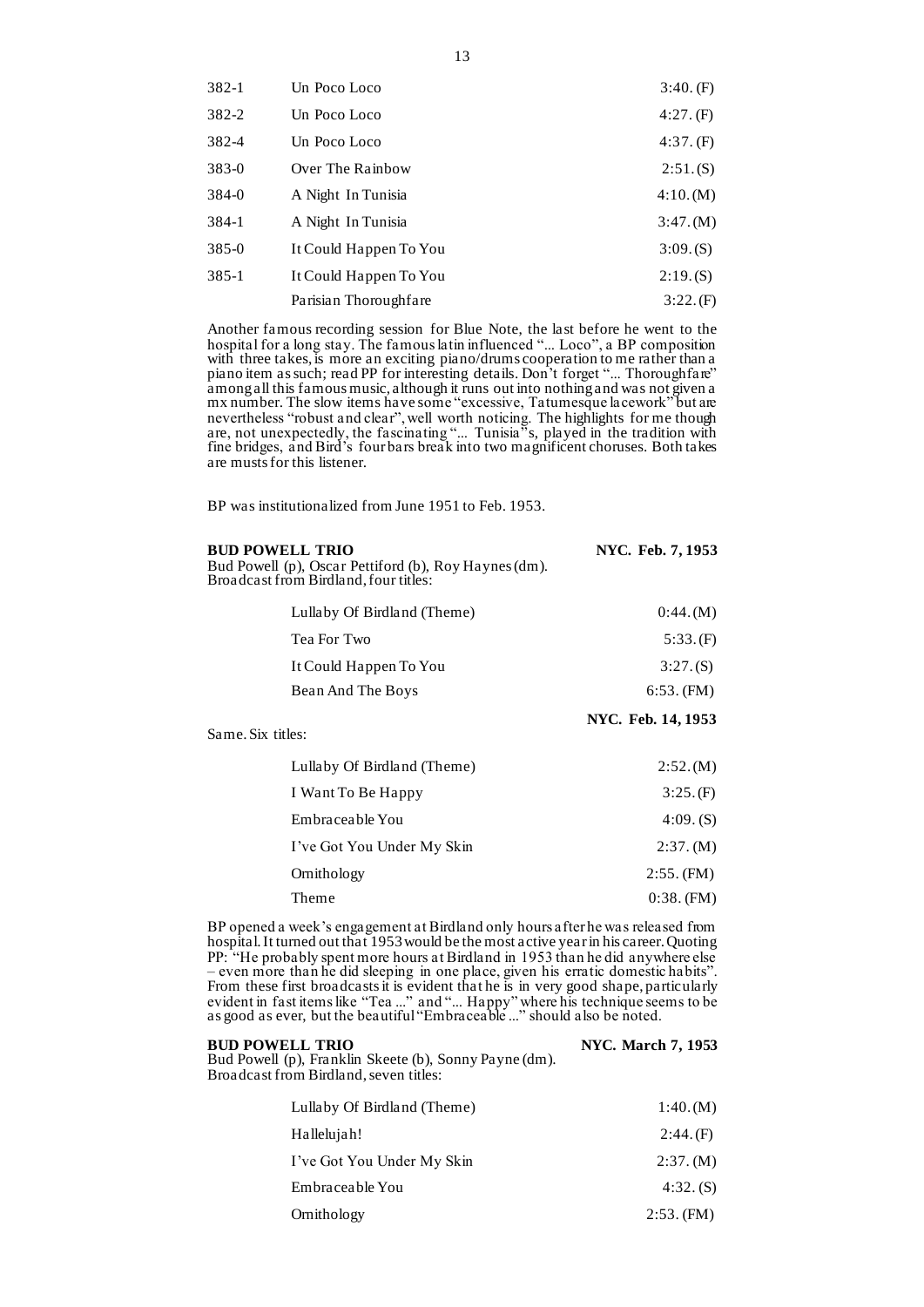| Budo                        | $2:01.$ (FM) |
|-----------------------------|--------------|
| Lullaby Of Birdland (Theme) | 2:32.(F)     |

See comments March 14, 1953 below.

#### **MARIAN McPARTLAND / BUD POWELL NYC. probably March 11, 1953** Marian McPartland, Bud Powell (p).

Three titles were recorded in Sherman Fairchild's apartment, private collection (several additional titles exist):

| 4:16 | Lullaby Of Birdland | (FM)   |
|------|---------------------|--------|
| 4:29 | Embraceable You     | (S)    |
| 2:19 | <b>Oblivion</b>     | (SM/F) |

Interesting jazz archeological treasure, with good sound, but they could have gotten more out of it, great musicians as they both are. On "Lullaby ..." they play fourhanded and accompany each other, while on "... You" BP soloes first, then comes MMP. "Oblivion" seems to be all BP's.

| <b>BUD POWELL TRIO</b>                               | <b>NYC.</b> March 14, 1953 |
|------------------------------------------------------|----------------------------|
| Bud Powell (p), Charles Mingus (b), Roy Haynes (dm). |                            |
| Date falsely given as March 21. Seven titles:        |                            |

| I Want To Be Happy         | 3:06(F)   |
|----------------------------|-----------|
| I've Got You Under My Skin | 2:27. (M) |
| Sure Thing                 | 1:57.(M)  |
| Embraceable You            | 3:31.(S)  |
| Woody'n You                | 2:53(F)   |
| Salt Peanuts               | 4:15(F)   |
| Lullaby Of Birdland        | 1:12(F)   |

With Mingus back as his regular bassist, BP's piano playing continues on a high level, and with the reasonably acceptable sound on these Birdland recordings, there is much great music to be heard. From what exists, it sems that he often repeated his choice of tunes from one evening to next, giving us the opportunity to marvel at his endless creativity. Take the "Embraceable ..."s as instructive examples. Note however he rarely sticks to a tune for more than three minutes; whether he wants it that way or is asked to do it, is unclear but often we may wish for more extended versions. The dynamic "Ornithology", "... Happy" and "... Peanuts" are such cases. Also, enjoy the final "Lullaby ..." theme; although he must have played this tune numerous times, he still seems to enjoy it.

#### **BUD POWELL TRIO Washington, D.C. April 5, 1953** Personnel as above.

Eleven titles were recorded at Club Kavakos, issued as "Inner Fires":

| 3:43 | I Want To Be Happy          | (F)   |
|------|-----------------------------|-------|
| 3:45 | Somebody Loves Me           | (FM)  |
| 3:15 | Nice Work If You Can Get It | (FM)  |
| 9:03 | Salt Peanuts                | (F)   |
| 3:19 | Conception                  | (F)   |
| 1:47 | Lullaby Of Birdland No. 1   | (FM)  |
| 7:07 | Little Willie Leaps         | (S/F) |
| 4:20 | Hallelujah                  | (F)   |
| 2:44 | Lullaby Of Birdland No. 2   | (F)   |
| 1:52 | Sure Thing                  | (FM)  |
| 7:58 | Woody'n You                 | (F)   |

There is really nothing wrong with this session, but it seems that BP is slightly more passive here than usual; his playing seems to have less of the enormous dynamic approach we find in his best works, although everything goes in uptempo. Nevertheless there is much good music here. Three items are longer than the others, also due to blowing space for bass and drums. On "Little Willie ..." he also involves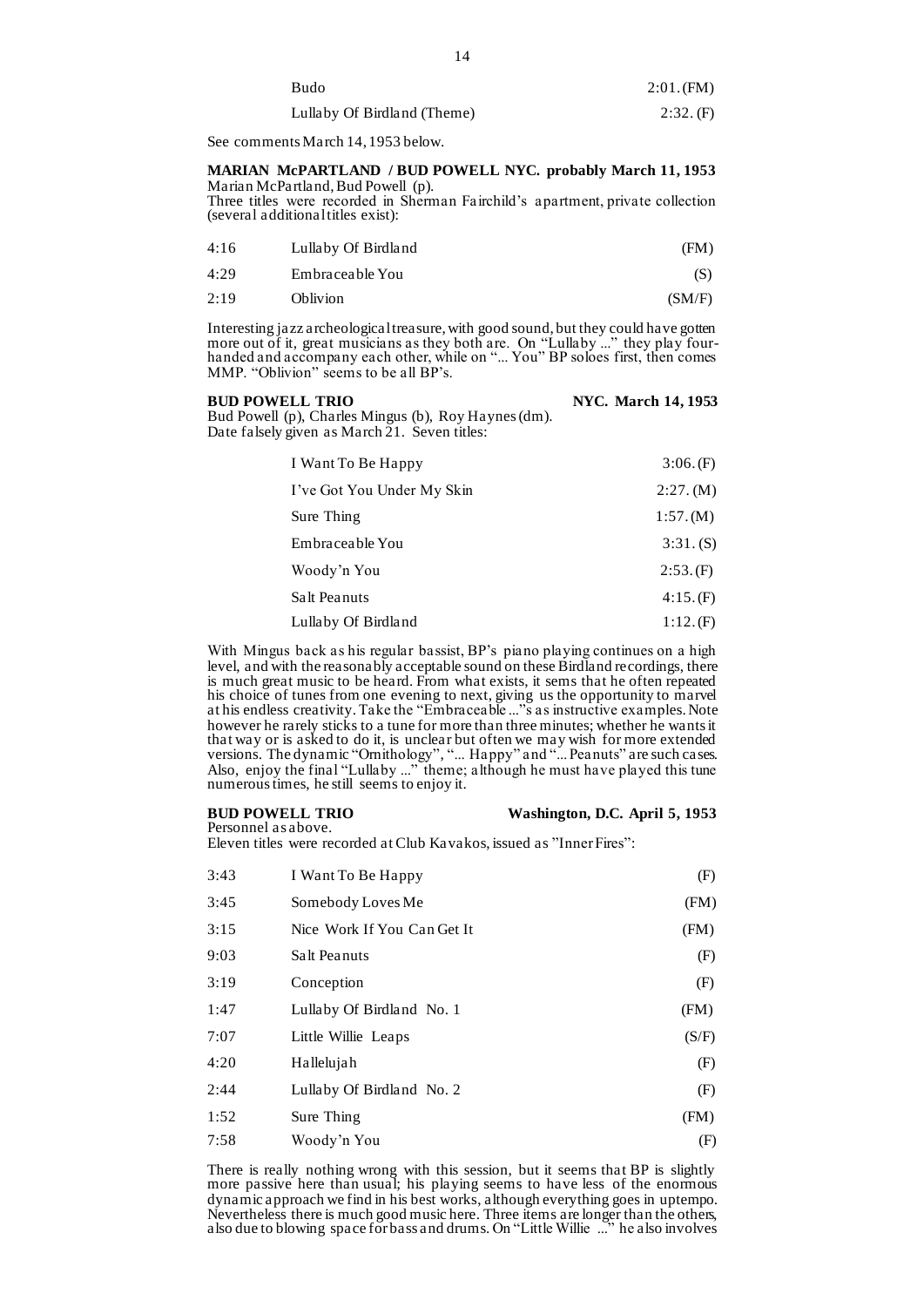in a rare long 4/4 chase with the drummer, and note the exceptional slow forty seconds introduction to this one! Try also "... Peanuts" for a good example of his playing here. Also to mentioned "Sure ...", almost like listening to classical music!

### **BUD POWELL TRIO WITH JOE TIMER's ORCHESTRA same date**

Personnel as above plus Ed Leddy, Marky Markowitz, Charlie Walp, Bob Carey, Jon Eardley (tp), Earl Swope, Bob Swope, Don Spiker (tb), Jim Riley (as), Angelo Trompos, Ben Lary (ts), Jack Nimitz (bar), Joe Timer (ldr), Bill Potts (arr). One title was recorded at Club Kavakos, issued as "Tiny's Blues" and "Big Band Blues" but is really:

6:10 Gabardine And Serge (FM)

Strange item; BP's trio plays like it is a trio session for five minutes, certainly good, and then comes a bigband in without piano for the last minute.

**OUINTET OF THE YEAR Toronto, Canada, May 15, 1953** Dizzy Gillespie (tp, vo-"Salt …"), Charlie Parker (as), Bud Powell (p), Charles Mingus (b),  $Max \angle R$  oach (dm). Note that the bass playing was badly recorded and later overdubbed.

Concert at "Massey Hall", seven titles  $(1<sup>st</sup> set: items 1-4, 2<sup>nd</sup> set: items 5-7):$ 

| 7:06 | Perdido                       | Solo 3 choruses of 32 bars. (FM)               |
|------|-------------------------------|------------------------------------------------|
| 7:20 | Salt Peanuts                  | Solo 4 choruses of 32 bars. (F)                |
| 7:03 | All The Things You Are        | Acc. $(as/tp)$ . Solo 36 bars. $(M)$           |
| 0:36 | 52 <sup>nd</sup> Street Theme | $\text{Coda.}(F)$                              |
| 6:34 | Wee                           | Solo 4 choruses of $32$ bars. (F)              |
| 8:53 | Hot House                     | Solo 3 choruses of 32 bars. (FM)               |
| 7:15 | Night In Tunisia              | Solo 2 $\frac{1}{2}$ choruses of 32 bars. (FM) |

**same date**

Bud Powell (p), Charles Mingus (b), Max Roach (dm). Six titles, "performed after the 1<sup>st</sup> set:

| I've Got You Under My Skin | 2:47(S)     |
|----------------------------|-------------|
| Embraceable You            | $4.15.$ (S) |
| Hallelujah!/Jubilee        | 3:47. (F)   |
| Sure Thing                 | 2:03.(M)    |
| Cherokee                   | 4:42(F)     |
| Lullaby Of Birdland        | 2:25(F)     |

I became familiar with this monumental occasion way back in the late fifties, and I still remember my fascination for the incredible happenings. My general impression was that Bird was not quite at his very best, that Dizzy was in better shape, but that Bud Powell stole the show and was the best artist at this legendary occasion. Now sixty years later, I stick to my old opinion; at least for BP; he is fantastic here! Starting with "Perdido", he builds up his solo logically and the third and last chorus is magnificent. Then going into a very fast "... Peanuts" with dynamic drumsticks pushing him forward into an incredible performance. A beautiful chorus in a more moderate tempo on "... You Are" follows, and don't miss his final runs on "... Theme"! Then comes the trio set that should not be forgotten among all this jazz history. "Hallelujah!" and "Embraceable ..." are only two very notable examples. The quintet is then back with "Wee" and "Hot ...", both having brilliant, solid soli, particularly the latter has some beautiful constructions. Then finally "... Tunisia" with another great piano solo. Quoting PP on the very end of the concert: "... but there's a last gasp, and ... it's Powell's. .... For good for the night .... and it had to be good, as it was forever. The three giants, Gillespie, Parker, and Powell, never again took the stage together to play a set". But what a day for BP!!!

**BUD POWELL TRIO**

WITH DIZZY GILLESPIE NYC. probaby May 16, 1953

Dizzy Gillespie (tp), Bud Powell (p), Charles Mingus (b), Roy Haynes (dm). Broadcast, probably from Birdland, two titles: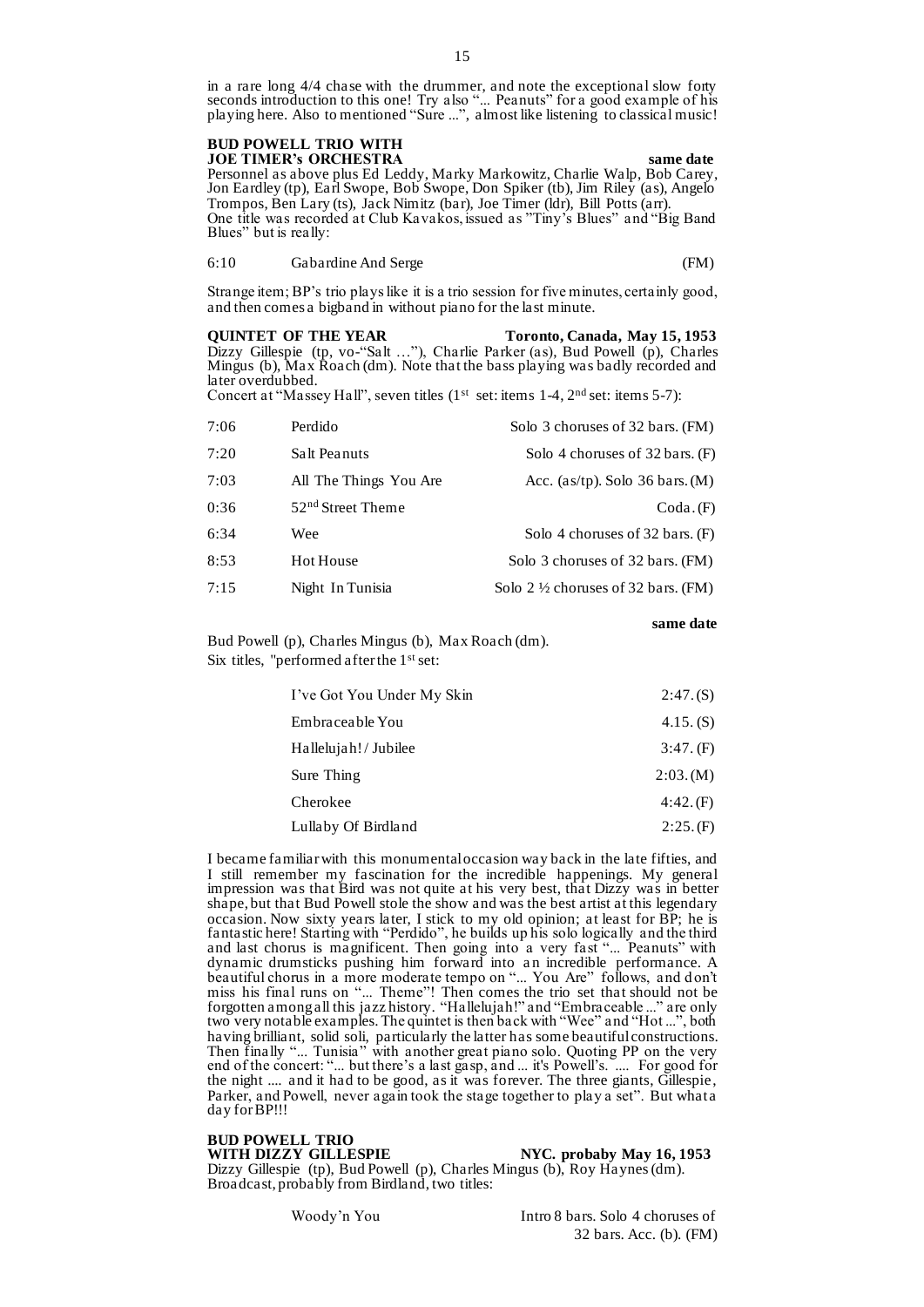Fine piano (and trumpet) solo on "... You", note in particular the last chorus!

| <b>BUD POWELL TRIO</b>                                                                                                                  |                   |
|-----------------------------------------------------------------------------------------------------------------------------------------|-------------------|
| WITH CHARLIE PARKER                                                                                                                     | NYC. May 22, 1953 |
| Charlie Parker (as), Bud Powell (p), Charles Mingus (b), Art Taylor (dm).<br>Broadcast from Birdland, three titles, private collection: |                   |

| 4:11 | $\text{Cool Blues}(\text{NC})$ | Acc. only. (FM)  |
|------|--------------------------------|------------------|
| 4:35 | All The Things You Are (NC)    | Acc. only. (SM)  |
| 0:45 | Lullaby Of Birdland (NC)       | Acc. only. $(M)$ |

I thought that only Benedetti could entertain himself by doing such vandalism, but here is another example, all of piano soli are excised. Bird plays great here, so why shouldn't BP do the same?

# **BUD POWELL TRIO**

## **NYC. probaby May 23, 1953**

Charlie Parker (as), Bud Powell (p), Charles Mingus (b), Art Taylor (dm). Broadcast, probably from Birdland, one title:

| 5:26 | Dance Of The Infidels | Intro 8 bars. Solo 10 choruses of |
|------|-----------------------|-----------------------------------|
|      |                       | 12 bars. $(FM)$                   |

Five minutes of magnificent music; first Bird in excellent shape, and then BP who takes a highly memorable, long and inspired solo, ranking high among my favourite items!!

| <b>BUD POWELL TRIO</b>                               | <b>NYC. May 30, 1953</b> |
|------------------------------------------------------|--------------------------|
| Bud Powell (p), Charles Mingus (p), Art Taylor (dm). |                          |
| Broadcast from Birdland, three titles:               |                          |
|                                                      |                          |

| I've Got You Under My Skin | 2:31. (M) |
|----------------------------|-----------|
| Autumn In New York         | 2:06(S)   |
| I Want To Be Happy         | 4:16(F)   |

As above plus Charlie Parker (as), Candido Camero (cga). Three titles:

| 4:55 | Moose The Mooche    | Intro. Solo 3 choruses of $32$ bars. (F) |
|------|---------------------|------------------------------------------|
| 7:00 | Chervl              | Solo 6 choruses of 12 bars. (FM)         |
| 0:41 | Lullaby Of Birdland | Acc. $(as)$ . $(M)$                      |

Several strong piano soli here, the highlight probably being the blues of "Cheryl".

**CHARLIE PARKER / BUD POWELL unknown loc., probably May 1953** Charlie Parker (as), Bud Powell (p), others unidentified.

One title ('Round Midnight", 2:00) is marked "Bud" in a list of Chan Parker's holdings, grouped with a second title ("Ow", 7:40) which may also have BP. Not available.

#### **MAX ROACH QUARTET** NYC. June 23, 1953

**same date**

Hank Mobley (ts), Bud Powell (p), probably Franklin Skeete (b), Max Roach (dm). This is part of a broadcast from Birdland, see below. One title:

Just One Of Those Things Intro 8 bars. (FM)

Only part of the performance exists, but this is typical BP.

#### **JAM SESSION** same date

Charlie Parker (as), Hank Mobley, Sonny Stitt (ts), Bud Powell (p), George Duvivier (b), Max Roach (dm) and others.

Broadcast from Birdland, recorded off line from the radio by Chan Parker, cutting out other musicians besides Bird. There is however one title where BP can be heard:

Moose The Mooche Intro 8 bars. (F)

A fine intro; why couldn't we have the full solo?